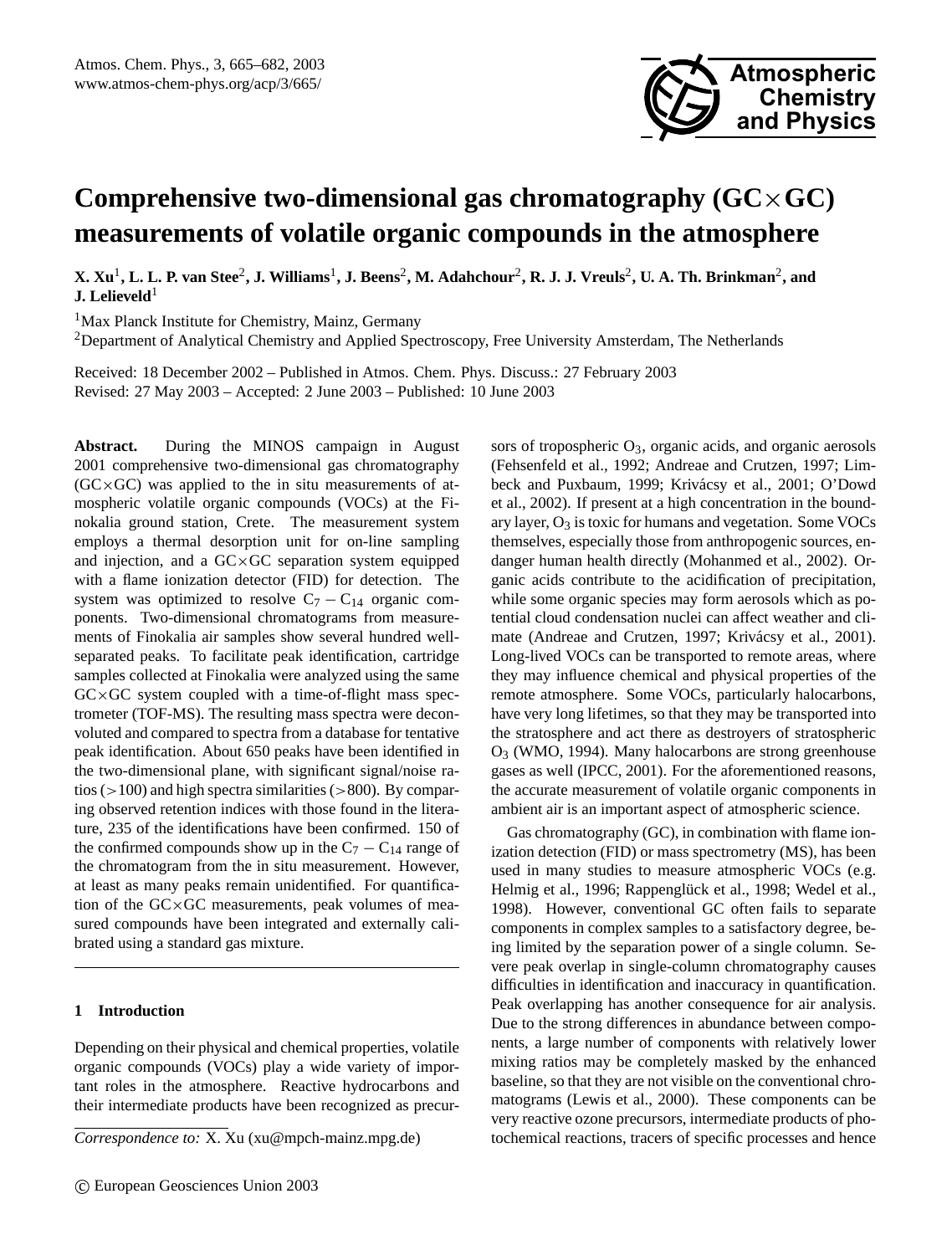| <b>First Column</b> | DB-5, 30 m long, 0.25 mm I.D., 1 $\mu$ m film ((5%-Phenyl)-methylpolysiloxane)<br>$50^{\circ}$ C to 200 $^{\circ}$ C at 2.5 $^{\circ}$ C min <sup>-1</sup>                                                                                                                                                                                                                                        |
|---------------------|---------------------------------------------------------------------------------------------------------------------------------------------------------------------------------------------------------------------------------------------------------------------------------------------------------------------------------------------------------------------------------------------------|
| Second Column       | Carbowax, 1 m long, 0.1 mm I.D., 0.1 $\mu$ m film (polyethylene glycol)<br>30 $^{\circ}$ C to 180 $^{\circ}$ C at 2.5 $^{\circ}$ C min <sup>-1</sup>                                                                                                                                                                                                                                              |
| Modulator           | Jet-cooled and -heated<br>Cold jet tubes I.D. 2.7 mm, axial distance between cold jets 7.8 mm<br>Hot jet tubes I.D. 4.2 mm, axial distance between hot jets 8.2 mm<br>Cold jet flows 10 $\text{I min}^{-1}$ N <sub>2</sub> , hot jet flows 70 $\text{I min}^{-1}$ N <sub>2</sub><br>Modulation time 6 s, upstream pulse duration 0.3 s, downstream pulse<br>duration $0.3$ s, pulse delay $0.4$ s |
| Carrier Gas         | Helium (99.9999%, filtered using water, hydrocarbon and oxygen traps),<br>276.8 kPa                                                                                                                                                                                                                                                                                                               |

## Table 1. GC×GC parameters and conditions

of interest for atmospheric chemists. Even though their individual abundances are low, quantification of these species may be of importance for understanding atmospheric processes such as ozone formation.

Since its invention just over a decade ago, the novel technique of comprehensive two-dimensional gas chromatography  $(GC \times GC)$  has been developed to separate and analyze complex samples, such as, petroleum, flavors, and environmental samples. This technique employs two coupled columns of different selectivity and subjects the entire sample to a two-dimensional separation. Effluent from the first column is modulated to produce sharp chemical pulses, which are rapidly separated on the second column. A separation plane is produced by the two orthogonal retention time axes for both columns. Usually, the first column contains a non-polar stationary phase, and the second column a polar stationary phase. This combination allows components to be independently separated, first according to their volatility, and then according to their polarity. In comparison to conventional single-column gas chromatography,  $GC \times GC$  has a much higher peak capacity, because the entire plane of a GC×GC chromatogram can be used for separation. Other advantages of  $GC \times GC$  include enhanced sensitivity due to analyte refocusing, true background around resolved peaks, more reliable identification due to two retention times and due to well ordered bands of compound groups (Phillips and Xu, 1995; Phillips and Beens, 1999; Schomburg, 1995; Beens et al., 1998, 2000; Kinghorn and Marriott, 1998; Bertsch, 1999, 2000).

The key element in a  $G C \times G C$  system is the modulator, which compresses segments of the effluent from the primary column and re-injects them onto the secondary column. Different types of modulator have been designed and shown to be capable of making GC×GC measurements. In their pioneer work, Liu and Phillips (1991) and Phillips and Xu (1995) used an on-column two-stage thermal modulator,

which is heated by a resistive film painted onto the capillary surface and cooled by ambient air. This modulator is difficult to operate and has only a short lifetime. A similar thermal modulator using a wire, instead of the painted film, has higher durability, but sluggish thermal response (de Geus et al., 1997). A more robust thermal modulator using a rotating heated sweeper showed good performance; however, the operation temperature of the GC oven must be about 100◦C lower than the maximum allowed temperature of the stationary phase in the modulation capillary (Phillips et al., 1999). Instead of using heating, Kinghorn and Marriott (1998b) developed a modulator using cooling. This modulator regularly traps and releases solutes from the first column by moving a cryogenic trap back and forth along the second column. While achieving good performance, the prototype of this modulator showed problems with ice build-up, which were overcome in modified designs (Kinghorn et al., 2000; Beens et al., 2001b). Both the heated sweeper technique and the moving cryogenic trap technique have a common drawback, i.e. frequent breakage of capillaries by moving parts in the system. More recent development of the modulation technique is the jet-cooled modulator, which uses no moving parts. Adapted from the jet-cooled thermal modulator (Ledford and Billesbach, 2000), a jet-cooled/heated modulator was reported by Ledford (2000). The modulator employs two cold and two hot nitrogen jets that are pulsed to alternately cool and heat two spots at the front end of the second column for focusing and remobilizing analytes eluting from the first column. While this type of modulator allows excellent modulation of compounds even as volatile as methane, use of liquid nitrogen is limited by its availability and requires bulky facilities for storage and insulation. A practical solution has already been demonstrated by Beens et al.  $(2001a)$ , who used a CO<sub>2</sub>-cooled jet modulator and obtained sharp (about 30 ms) second-dimension peaks.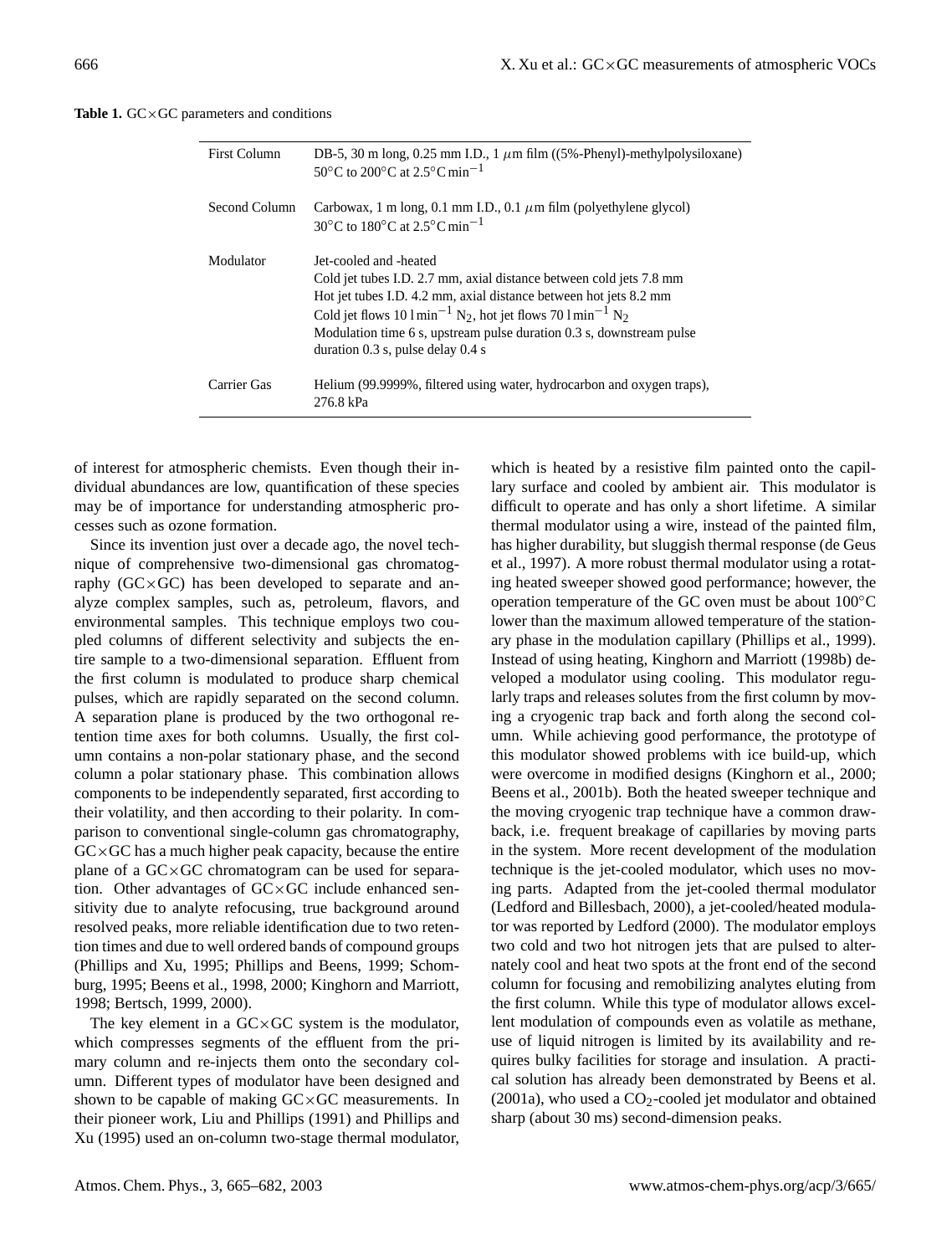

**Fig. 1.** Schematic of the thermal desorber-GC×GC-FID system. The left part shows an air server that contains a sampling manifold and a mass flow controller (MFC). A Nafion dryer can be used for removing moisture from ambient air. The middle part shows the thermal desorber in the trap desorption step. The arrows give flow directions of carrier gas (helium). During on-line sampling the carrier gas flows in the reversed direction. The solid and dotted lines show flow-paths with and without gas flow, respectively. SV, NV, PT, and MFC represent solenoid valve, needle valve, pressure transducer, and mass flow controller, respectively. The right part shows the  $GcxGC$  system with its controlling units. In the real design, the hot jets tubes are orthogonal to the cold jets tubes.

Apart from the thermal modulators, valve-based modulators can also be used to make GC×GC measurements (Bruckner et al., 1998; Fraga et al., 2000; Johnson et al., 2002). However, the valve-based modulators send only a part of the effluent from the first column to the second column because they use the so-called heart-cutting technique. Therefore, use of the valve-based modulation technique is limited to relatively concentrated samples.

The  $G C \times G C$  technique is now beginning to be applied to a wide variety of complex sample measurements. The potential of GC×GC to ambient air measurements was first demonstrated by Lewis et al. (2000). It was shown that some 550 individual components could be separated in urban air. In this study we have applied  $GC \times GC$  to the in situ measurements of VOCs at a more remote site, approximately days transport time from sources. This paper describes the instrumental set-up as well as the identification and quantification techniques. An atmospheric chemistry analysis and interpretation of the quantitative data are given in a separate paper (Xu et al., 2003).

#### **2 Experimental**

#### 2.1 Site

The in situ measurements were performed during the Mediterranean INtensive Oxidant Study (MINOS) project in August 2001 (summarized by Lelieveld et al., 2002). Atmospheric VOCs were observed at Finokalia, Crete, a groundbased station  $(35°19' N, 25°40' E; 130 m a.s.l.)$  established by the University of Crete. Crete is located roughly in the middle of the Eastern Mediterranean, about 400 to 1000 km away from the coasts of Greece and Turkey. The wind was steady and northerly throughout the campaign. The 7.4 m s<sup>-1</sup> average windspeed corresponds to a transport time of 0.5–1 d from continental coastal sources to measurement point.

# 2.2 GC×GC System

The measurement system used for the in situ observation is depicted schematically in Fig. 1. The whole system consists of a flow controller and a thermal desorber (both from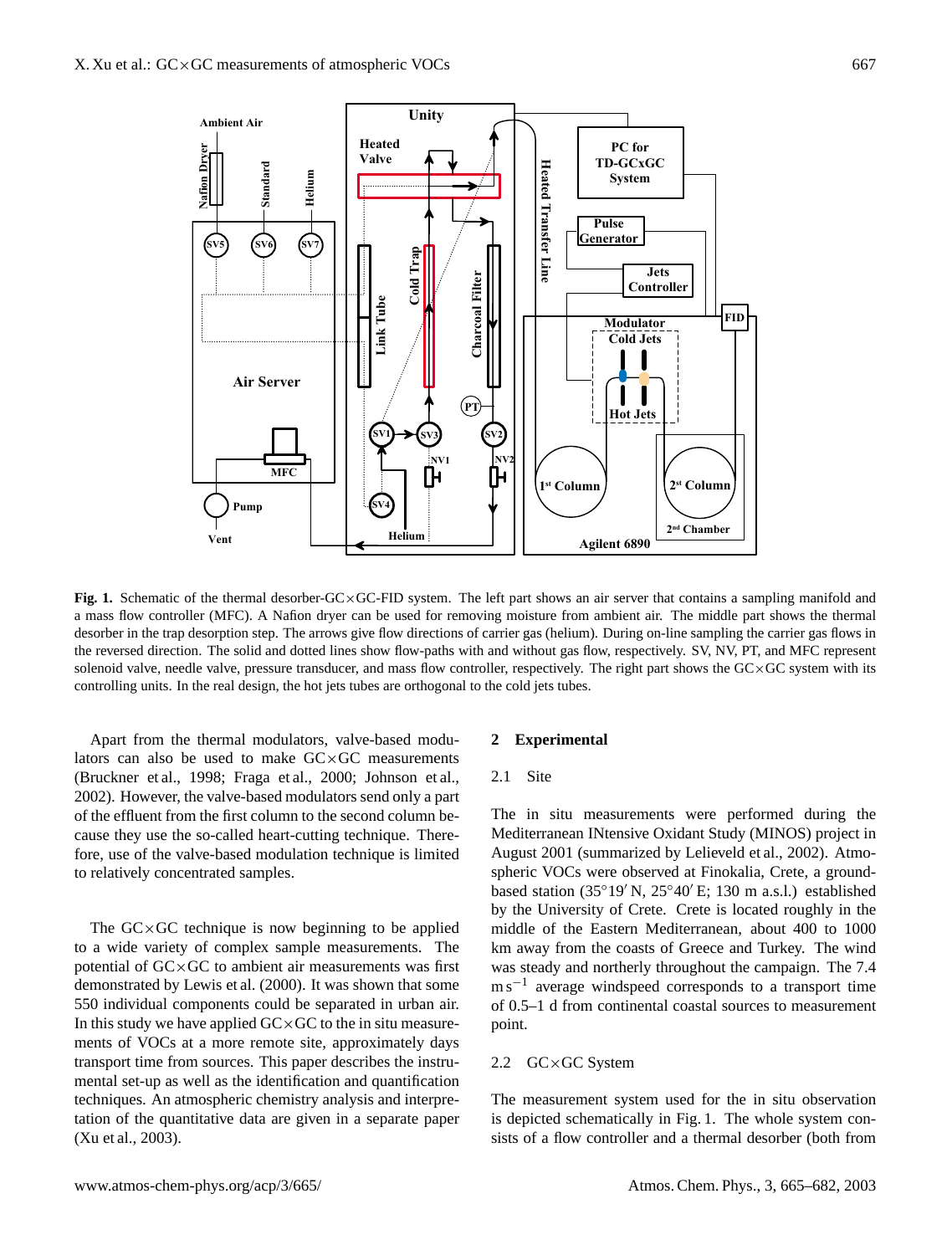Markes International, Pontyclun, UK), and a gas chromatograph (GC6890, Agilent, Wilmington, DE, USA), equipped with a flame ionization detector (FID) and jet-modulated  $GC \times GC$  parts (Zoex, Lincoln, NE, USA). The sampling and desorption control software (Markes International, Pontyclun, UK) and ChemStation (Agilent, Wilmington, DE, USA) installed on a personal computer controlled the sampling/thermal desorption system and the GC, respectively. For the  $G C \times G C$  modulation, a homemade multipurpose device (V25) was used as a pulse generator, which can be easily synchronized with the GC. The main benefit of such synchronization is that the second-dimension retention times do not drift randomly and consistent geometries can be achieved from run to run.

The thermal desorber can be set either to the on-line mode or to the 2-stage desorption mode. In the on-line mode ambient air is drawn through a link tube and collected directly onto the cold trap (quartz, 12 mm, 2 mm I.D.) of the thermal desorber and analyzed immediately after the sampling (for more details, see Sect. 2.3). The cold trap contains two beds of sorbent, i.e. Tenax TA and Carbograph, supported by quartz wool. The sorbent beds of the cold trap are cooled by a 2-stage Peltier cell. A minimum of −10◦C in ambient temperature as high as 30◦C can be reached. If set to the 2-stage desorption mode, the thermal desorber can transfer volatile compounds from a sample tube into the cold trap for focusing and subsequent injection. In this case, the link tube is replaced by the sample tube (for more details, see Sect. 2.4). A split flow is used during the desorption and the injection. The discharged flow is filtered using a charcoal filter of the same size as the sample tube. The front and rear ends of the sample tube (or the link tube in the case of on-line sampling), the cold trap, and the charcoal filter are connected through adapters to the solenoid valves and to the heated valve (200 $\degree$ C), respectively. All connections are sealed using Viton O-rings. PTFE filters are inserted into the adapters to prevent particles from being carried into the valves. Two needle valves and a mass flow controller are used to measure and control the desorption and split flows.

A DB-5 column (Agilent, Waldbronn, Germany) and a Carbowax column (Quadrex, Woodbridge, CT, USA) are used as the first- and the second-dimension columns, respectively. Detailed column parameters and operation conditions are listed in Table 1. Roughly 1 m of the first column is used as the transfer line from the thermal desorber to the GC. This transfer line is protected by a heated sleeve (PTFE tubing covered with silicone foam rubber insulation). The sleeve temperature is set to 200◦C to ensure no retention of compounds of interest in the transfer line.

A jet-cooled and -heated modulator is used for the  $GC \times GC$  modulation. The modulator consists of two cold jet tubes installed in an evacuated outer casing and two hot jet tubes. Both cold jet tubes lie parallel to each other as do the hot jet tubes, but the cold jet tubes are orthogonal to the hot jet tubes. Both cold jets and hot jets are nitrogen gas from a Dewar (120 l, max. 4 bar, Linde, Dortmund, Germany), with the cold jet gas being conductively cooled by passing it through copper tubing coiled in a cryogenic trap (liquid  $N_2$ ) and the hot jets being heated by a heater at the tube outlet. More details about the modulator are given in Table 1.

No extra modulation tube is used. Modulation is performed on the second column, at a distance of about 10 cm from the connection with the first column. The middle segment (about 75cm) of the second column is housed in a separate chamber, which can be heated and cooled independently. The end segments (about 25 cm) of the column are exposed to the air bath in the main oven of the GC.

#### 2.3 In situ Measurement

During the in situ measurements the sampling system was set to its on-line mode. The on-line measurement includes five steps, i.e. leak test, link tube purging, on-line sampling, trap purging, and injection. During the leak test every part of the flow-path of the thermal desorber is pressure tested, without heat or carrier gas flow. The pressure is measured by a pressure transducer. If the measured pressure drops more than 5% in 30 s, the leak test fails, and the other steps are not conducted. If the leak test is passed, the sampling system is purged using sample gas at a rate of 50 ml min−<sup>1</sup> for 4 min, with no gas flowing through the cold trap. After the purging the ambient air (or helium in the case of the blank measurement) is sampled directly onto the cold trap. The sampling flow is usually set to 50ml min<sup>-1</sup>. A Nafion dryer connected to the air server can be used to continuously remove water vapor in the air sample stream. However, Nafion dryers can partially remove some VOCs as well, especially the oxygenated hydrocarbons. For this reason, the dryer was off-line for most of the time during the campaign. To avoid trapping significant amounts of water, the trapping temperature of the cold trap was set to 10◦C, which was adequate for the targeted  $C_7 - C_{14}$  compounds. The sampling took 60 or 80 min, corresponding to a sample volume of 3 or 4 l. After the sampling the cold trap was purged using helium for 4 min, and heated to 250◦C in less than 5 s and held at this temperature for 5 min to inject the focused compounds. During the injection, the direction of the flow through the cold trap is reversed from that during sampling (see Fig. 1), so that heavier compounds on the Tenax bed (rear) have no contact with the stronger sorbent Carbograph (front). The flow from the cold trap was split, with 2.5 ml min<sup>-1</sup> being directed to the GC and  $5 \text{ ml min}^{-1}$  to the charcoal filter.

Chromatographic signals from the in situ measurements were detected by the FID attached to the GC. The data acquisition frequency was set to 100 Hz, which was high enough for the measurements, allowing 10 points per peak even for those with small peak widths. FIDs have proven to be robust detectors capable of high frequency data acquisition necessary for GC×GC measurements. Since the response factor of the FID depends mainly on the carbon number of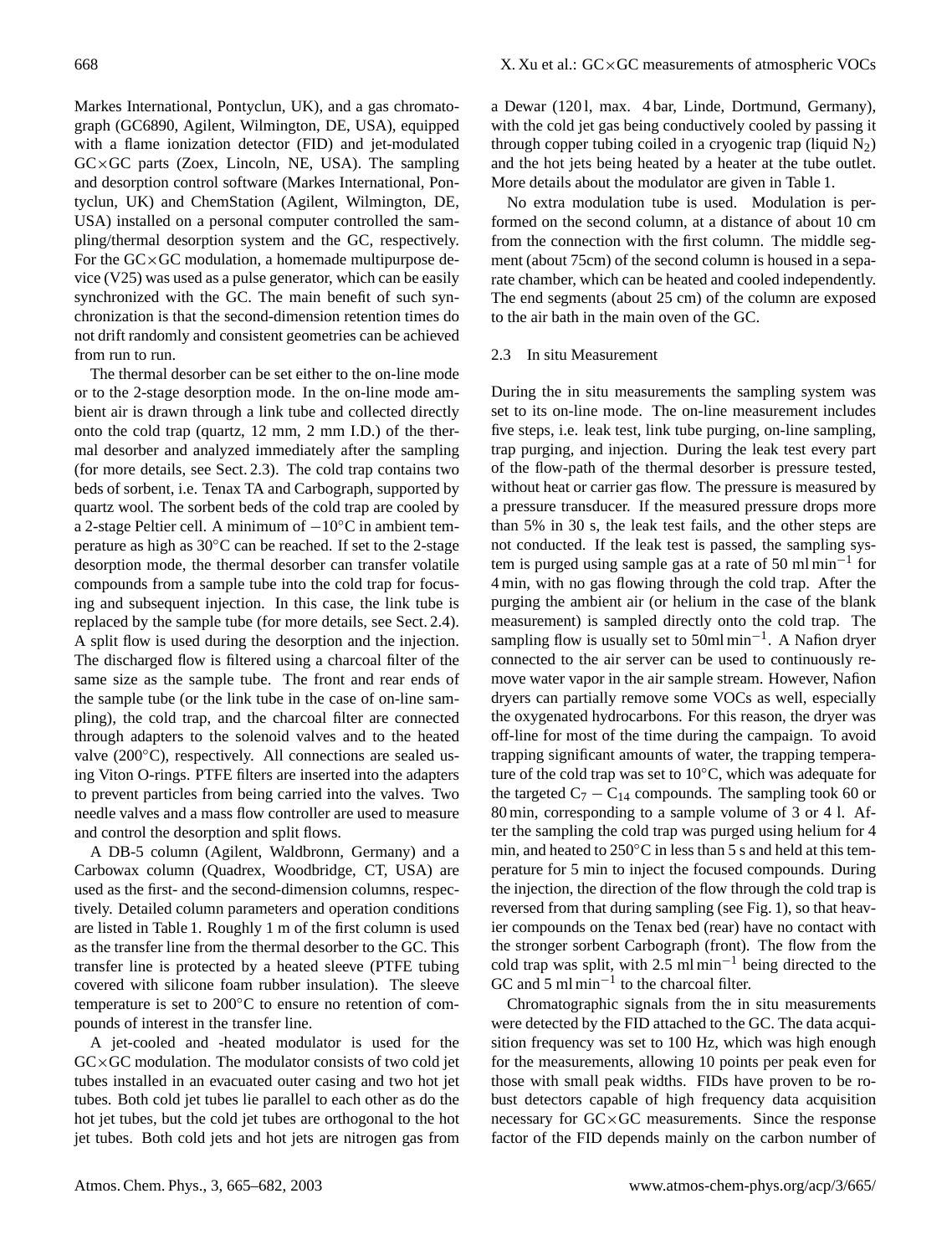

**Fig. 2.** Example GC×GC chromatograms. **(a)** and **(b)** are FID chromatograms from the MINOS field measurements of an air sample and a blank sample, respectively. **(c)** is a TIC chromatogram from the GC×GC-TOF-MS analysis of a cartridge sample collected at Finokalia, Crete, during the MINOS campaign.

compounds, the peaks of compounds for which no standard is available, can be calibrated relative to other compound of the same carbon number. This advantage becomes more significant when all isolated peaks should be quantified, as is intended in ambient air studies. For identification, cartridge samples were collected at Finokalia and analyzed in the laboratory with a time-of-flight mass spectrometer (TOF-MS) as described in the following section.

# 2.4 Laboratory GC×GC-TOF-MS Measurement

In addition to the on-line measurements, several cartridge samples were collected using sample tubes with DiffLok caps (Markes International, Pontyclun, UK). The sample tubes (Silcosteel, 89mm, 5 mm I.D.) are packed in sequence of increasing retention capacity with Tenax TA, Carbopack B, and Carboxen 1000, effectively trapping VOCs down to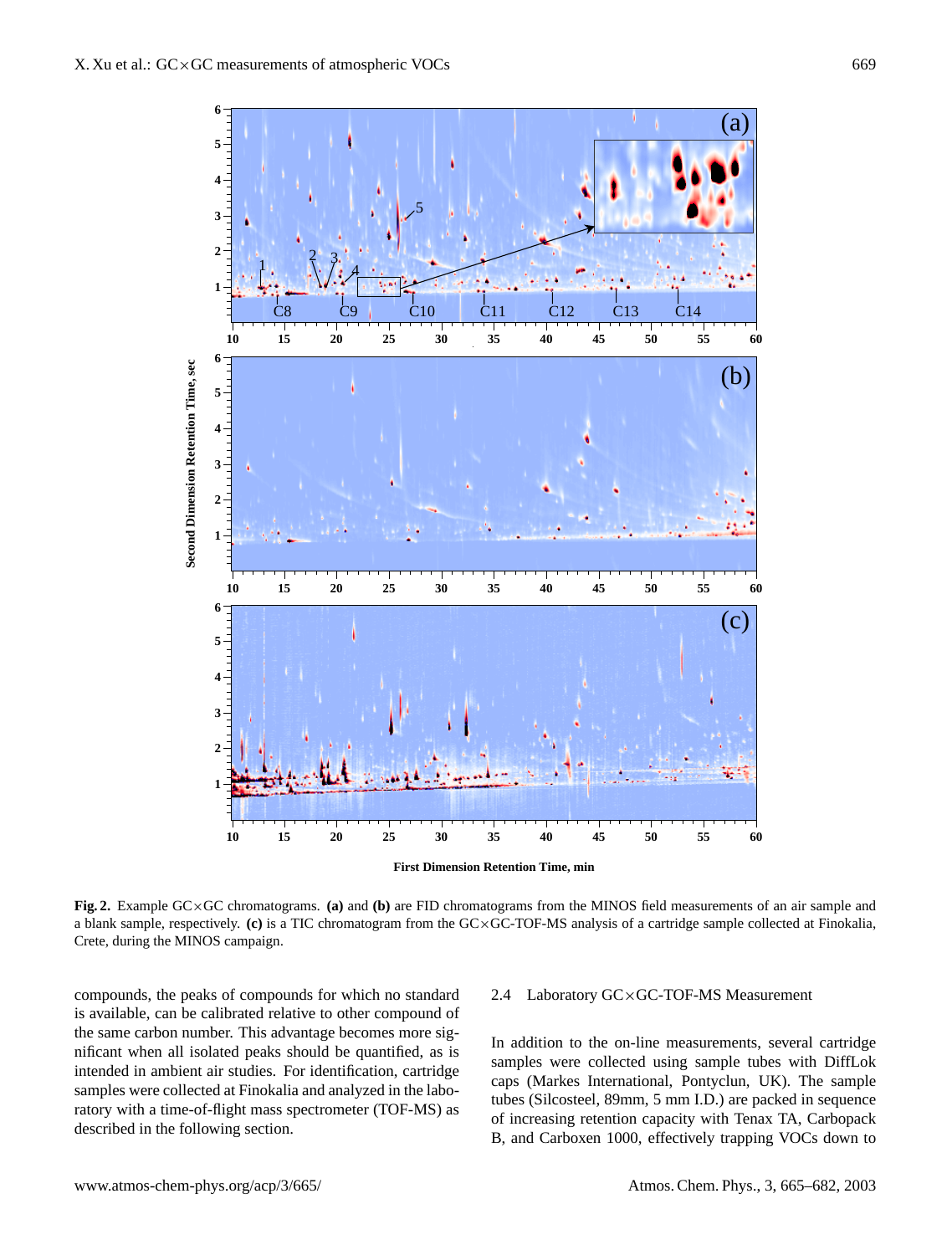propane. Ambient air was drawn through the tubes at 100 ml min<sup>-1</sup> for one or two hours using a calibrated air pump (FL-1001, CHEMATEC, Roskilde, Denmark). After sampling, the tubes were stored in an isolated box for 3 months before analysis.

The analysis of the cartridge samples was performed on the same thermal desorption and  $GC \times GC$  system under the same conditions as in the on-line measurements. For the detection a TOF-MS (Pegasus II, LECO, St Joseph, MI, USA) was used. A transfer line (ca. 20 cm) was used to connect the second column of the GC×GC system and the TOF-MS. The TOF-MS was controlled by another personal computer. Spectra with a mass range of m/z 35–300 were collected and stored at a rate of 100 Hz. A detailed description of this system is given elsewhere (Dalluge et al., 2002b).

To analyze a cartridge sample, the sample tube was positioned in the desorption oven (i.e. the link tube position in Fig. 1). A leak test was done, without heating the desorption oven. After a successful leak test, the sample tube was purged using helium at a rate of 50 ml min−<sup>1</sup> for 4 min to remove moisture and oxygen, with no carrier gas flowing through the cold trap. After the purging the sample tube was heated to 280 $^{\circ}$ C at 20 $^{\circ}$ C s<sup>-1</sup> and held at this temperature for 5 min to desorb the organic compounds. During the desorption the cold trap was set to -10◦C to focus compounds from the cartridge sample. The desorption and split flows were set to 10 ml min<sup>-1</sup> and 5 ml min<sup>-1</sup>, respectively. After the desorption the cold trap was purged and heated to inject the focused compounds as in on-line measurements.

# **3 Results and Discussion**

# 3.1 GC×GC Chromatograms

Figure 2 shows three example  $GC \times GC$  chromatograms. Figures 2a and 2b are typical ambient air and blank chromatograms from the in situ measurements using  $\text{GC} \times \text{GC}$ -FID. Figure 2c is a total ion count (TIC) chromatogram from the GC×GC-TOF-MS analysis of a cartridge air sample collected at Finokalia, Crete, during the MINOS campaign. The dark spots with white boundary are the major peaks, while the red and white spots are the medium and small peaks, respectively. At first glance, there seem to be roughly two hundred peaks on the in situ air sample chromatogram (Fig. 2a), but the peak density is actually much higher. There are a lot of small peaks, especially in the lower bands, as can be seen in the insert of Fig. 2a. Including the small peaks, there are approximately 30 peaks in the small area of the chromatogram. The total number of peaks may be well above 500.

Under the aforementioned conditions, the optimum separation range is between 10 min and 55 min, corresponding roughly to  $C_7 - C_{14}$  n-alkanes. In the first 10 min the separation is bad because of overloading and eluting temperatures

that are too high for the very volatile species. Therefore, data from that retention range are not shown in the figure. The lower right-hand corner of the separation area is usually crowded with peaks of heavy compounds that are believed to originate from column bleeding or artifacts from other parts of the system. The long tailing peaks, the so-called "flying comets", are also believed to be caused by system artifacts, e.g. degradation products of stationary phases and sorbents. They elute from the first column above certain temperatures and produce consecutive peaks of which the retention time in the second dimension shifts towards  $t=0$  as the oven temperature rises. These artifact peaks affect the quantification of peaks overlapping on them and removal of these tailing peaks should be one of the tasks in future system improvements.

In comparison with some  $GC \times GC$  chromatograms in the literature (e.g. Beens et al., 2000; Ledford and Billesbach, 2000), the peaks on the chromatogram shown in Fig. 2 seems less ordered. This is not caused by the conditions used for the analysis, but rather a result of the different nature of an air sample compared with petrochemical samples. As will be discussed in Sect. 3.3, atmospheric VOCs cover many classes of compounds. Some of the compounds may come from anthropogenic emissions associated with fossil fuel use. Other airborne compounds are photoproducts, biogenic in origin, or products from industries unrelated to fuel processing. Hence a wider range of compounds can be expected in the air. The differences in polarity between different classes of compounds can be large or small, depending on degree of oxidation. The situation is further complicated by different degree of branching and by compounds with two or more functional groups. As a consequence, distinct bands tend to be masked by compounds that are scattered between the bands. Nevertheless, some bands are still visible, for example, the lowermost alkane band and the bands of aromatic hydrocarbons. These aid orientation considerably over 1D GC.

There are several peaks below the alkane band. These peaks are so-called "wrap-arounds". Because of higher polarity, the retention times of some compounds are longer than the modulation period, so that they elute during the second or third period after being injected onto the second column. Wrap-arounds, if overlapping other peaks, may affect the quantification. They can be removed by using a longer modulation period. On the other hand, a longer modulation period leads to a lower resolution on the first column. In this work a modulation period of 6 s is used as a compromise.

The chromatogram of the blank sample (Fig. 2b) contains much fewer peaks than that of the air sample. However, it is not as clean as expected. Besides the column bleeding and sorbent degradation, slight contaminations on the O-rings, filters, etc., of the thermal desorber, may have been responsible for the peaks in the blank chromatogram. After the MINOS campaign the thermal desorber was cleaned by the manufacturer. The blank level has been improved significantly since then.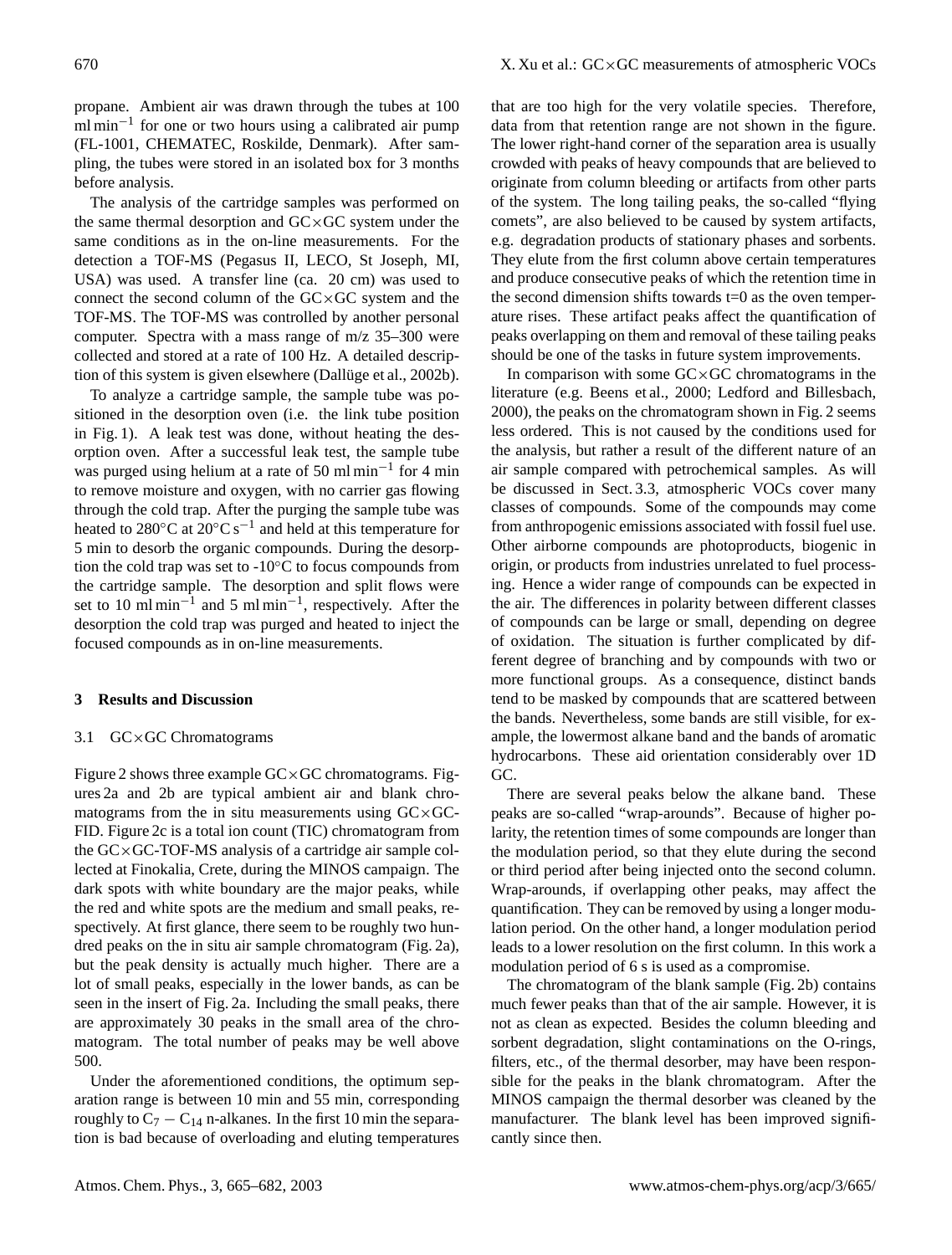# **Table 2.** Compounds tentatively identified by TOF-MS and confirmed by RI comparison

| Compound                     | 1st R.T. | 2nd R.T. | Similarity <sup>a</sup> | Observed | Literature | Reference $^b$              | Found in field |
|------------------------------|----------|----------|-------------------------|----------|------------|-----------------------------|----------------|
|                              | (min)    | (sec)    |                         | RI       | RI         |                             | measurements   |
| Acyclic alkanes              |          |          |                         |          |            |                             |                |
| Pentane                      | 4.5      | 4.31     | 929                     | 500.0    |            |                             |                |
| 2,2-Dimethylbutane           | 5.0      | 4.67     | 871                     | 526.3    | 528.5      | $\mathbf{1}$                |                |
| 2,3-Dimethylbutane           | 5.6      | 1.03     | 890                     | 557.9    | 558.7      | $\overline{c}$              |                |
| 3-Methylpentane              | 6.0      | 1.04     | 903                     | 579.0    | 578.6      | $\mathbf{1}$                |                |
| Hexane                       | 6.4      | 1.04     | 943                     | 600.0    |            |                             |                |
| 2,2-Dimethylpentane          | 7.0      | 1.53     | 827                     | 618.2    | 620.5      | $\mathbf{1}$                |                |
| 2,4-Dimethylpentane          | 7.1      | 1.05     | 884                     | 621.2    | 625.8      | $\mathbf{1}$                |                |
| 2,2,3-Trimethylbutane        | 7.4      | 1.05     | 933                     | 630.3    | 631.4      | 1                           |                |
| 3,3-Dimethylpentane          | 8.1      | 0.66     | 899                     | 651.5    | 650.5      | $\mathbf{1}$                |                |
| 2-Methylhexane               | 8.5      | 0.72     | 913                     | 663.6    | 662.9      | $\mathbf{1}$                |                |
| 3-Methylhexane               | 8.8      | 0.76     | 930                     | 672.7    | 672.2      | 1                           |                |
| 2,3-Dimethylpentane          | 8.9      | 1.08     | 862                     | 675.8    | 665.0      | $\mathbf{1}$                |                |
| Heptane                      | 9.7      | 0.73     | 910                     | 700.0    |            |                             | y              |
| 2,4-Dimethylhexane           | 11.1     | 1.11     | 880                     | 729.2    | 731.7      | 1                           | ${\bf y}$      |
| 2,3-Dimethylhexane           | 12.5     | 1.13     | 935                     | 758.3    | 757.9      | 1                           | y              |
| 3-Ethyl-2-methylpentane      | 12.6     | 1.15     | 859                     | 760.4    | 759.7      | 1                           | y              |
| 2-Methylheptane              | 12.7     | 1.14     | 914                     | 762.5    | 764.1      | $\mathbf{1}$                | ${\bf y}$      |
| 4-Methylheptane              | 12.8     | 1.14     | 944                     | 764.6    | 765.6      | 1                           | y              |
| 3-Methylheptane              | 13.1     | 1.14     | 931                     | 770.8    | 772.1      | 1                           | y              |
| 3-Ethylhexane                | 13.2     | 1.14     | 934                     | 772.9    | 775.0      | $\mathbf{1}$                | ${\bf y}$      |
| Octane                       | 14.5     | 1.18     | 849                     | 800.0    |            |                             | y              |
| 2,4-Dimethylheptane          | 15.9     | 1.18     | 934                     | 822.2    | 823.1      | $\mathbf{1}$                | y              |
| 4-Methyloctane               | 18.5     | 0.78     | 951                     | 863.5    | 863.7      | $\mathbf{1}$                | ${\bf y}$      |
| 3-Methyloctane               | 19.0     | 0.80     | 916                     | 871.4    | 871.4      | $\mathbf{1}$                | ${\bf y}$      |
| 2,4,6-Trimethylheptane       | 19.2     | 0.80     | 837                     | 874.6    | 874.5      | $\overline{c}$              |                |
| Nonane                       | 20.8     | 0.81     | 942                     | 900.0    |            |                             | ${\bf y}$      |
| 2,6-Dimethyloctane           | 23.0     | 0.85     | 827                     | 933.3    | 921.6      | 1                           | ${\bf y}$      |
| 3-Ethyl-2-methylheptane      | 23.6     | 0.85     | 839                     | 942.4    | 951.2      | $\mathbf{1}$                | ${\bf y}$      |
| 4-Ethyloctane                | 24.5     | 0.86     | 832                     | 956.1    | 965.0      | $\mathbf{1}$                |                |
| 4-Methylnonane               | 24.9     | 0.85     | 880                     | 962.1    | 961.6      | 1                           | y              |
| 3-Methylnonane               | 25.5     | 0.87     | 884                     | 971.2    | 970.5      | $\mathbf{1}$                | ${\bf y}$      |
| 2,2,4,6,6-Pentamethylheptane | 27.2     | 0.87     | 921                     | 997.0    | 990.2      | 2                           | y              |
| Decane                       | 27.4     | 0.88     | 917                     | 1000.0   |            |                             | y              |
| Undecane                     | 34.1     | 0.95     | 887                     | 1100.0   |            |                             | y              |
| 2-Methylundecane             | 38.2     | 1.00     | 825                     | 1165.1   | 1164.5     | $\overline{c}$              | y              |
| Dodecane                     | 40.4     | 1.02     | 955                     | 1200.0   |            |                             | y              |
| Tridecane                    | 46.5     | 1.08     | 950                     | 1300.0   |            |                             | y              |
| 3-Methyltridecane            | 50.6     | 1.11     | 852                     | 1371.9   | 1371.1     | 2                           | $\mathbf{y}$   |
| Tetradecane                  | 52.2     | 1.14     | 960                     | 1400.0   |            |                             | y              |
| Cyclic alkanes               |          |          |                         |          |            |                             |                |
| t-1,2-Dimethylcyclopropane   | 4.8      | 3.55     | 879                     | 515.8    | 503.0      | $\mathfrak{Z}$              |                |
| c-1,2-Dimethylcyclopropane   | 4.8      | 4.67     | 828                     | 515.8    | 523.6      | 3                           |                |
| Cyclopentane                 | 5.7      | 2.79     | 846                     | 563.2    | 566.5      | $\overline{\mathcal{L}}$    |                |
| Ethylcyclobutane             | 7.3      | 0.64     | 870                     | 627.3    | 628.4      | 3                           |                |
| Methylcyclopentane           | 7.3      | 1.05     | 878                     | 627.3    | 625.6      | $\overline{4}$              |                |
| t-1,3-Dimethylcyclopentane   | 9.2      | 3.17     | 826                     | 684.8    | 687.9      | $\sqrt{5}$                  |                |
| c-1,3-Dimethylcyclopentane   | 9.3      | 1.09     | 914                     | 687.9    | 691.5      | $\sqrt{5}$                  |                |
| Isopropylcyclobutane         | 9.4      | 1.10     | 934                     | 690.9    | 696.4      | $\ensuremath{\mathfrak{Z}}$ | y<br>${\bf y}$ |
| t-1,2-Dimethylcyclopentane   | 9.4      | 4.54     | 822                     | 690.9    | 693.3      | $\sqrt{5}$                  | $\mathbf y$    |
| c-1,2-Dimethylcyclopentane   | 10.8     | 1.11     | 898                     | 722.9    | 717.9      | $\overline{2}$              | y              |
|                              |          |          |                         |          |            |                             |                |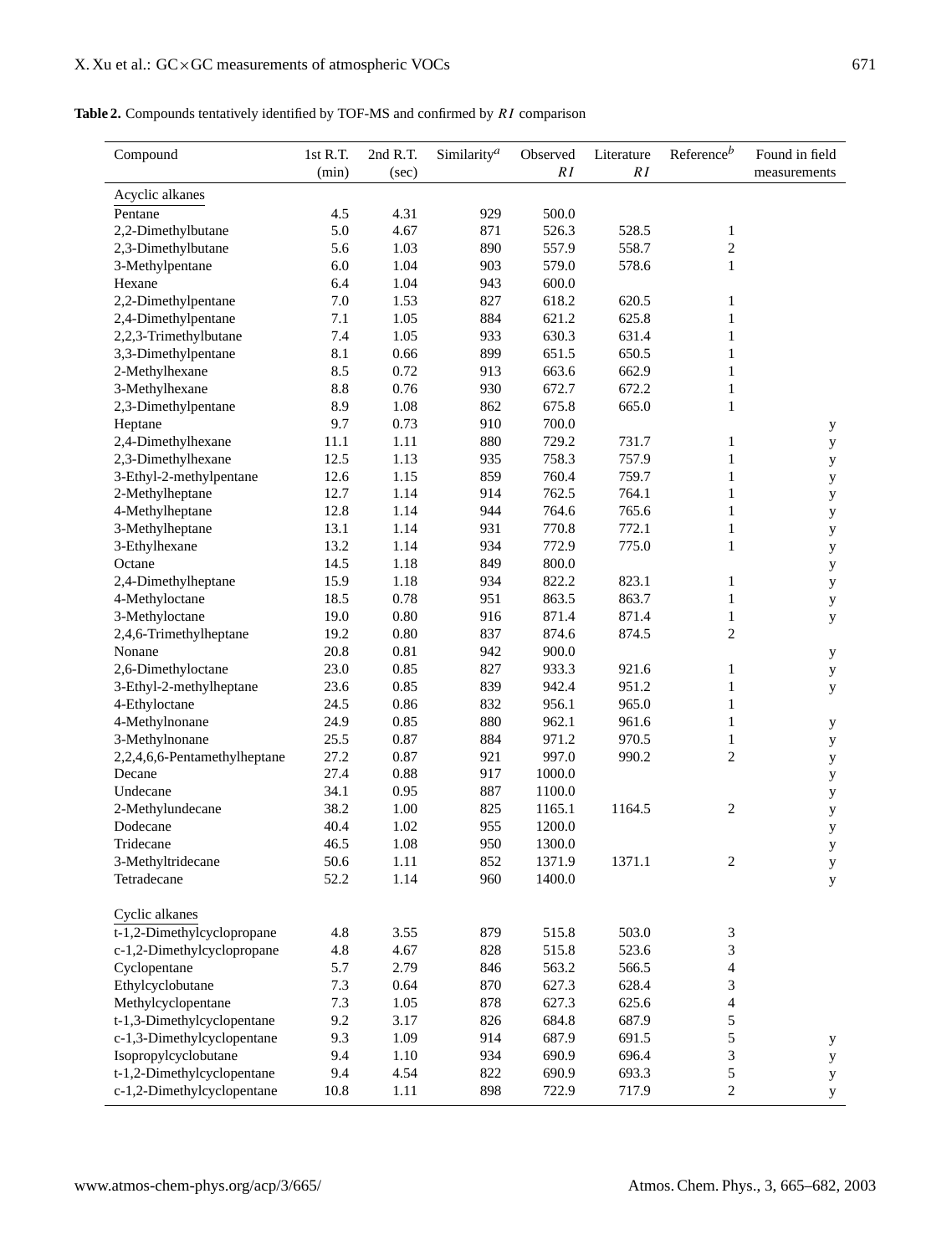| 10.9<br>$\sqrt{2}$<br>Methylcyclohexane<br>1.12<br>944<br>725.0<br>718.1<br>${\bf y}$<br>3<br>1.12<br>733.3<br>733.7<br>Ethylcyclopentane<br>11.3<br>905<br>y<br>3<br>12.4<br>0.75<br>839<br>756.3<br>754.3<br>Norbornane<br>${\bf y}$<br>5<br>13.4<br>1.16<br>777.1<br>779.2<br>1,2,4-Trimethylcyclopentane<br>848<br>${\bf y}$<br>5<br>13.7<br>1.16<br>914<br>783.3<br>782.2<br>c-1,3-Dimethylcyclohexane<br>${\bf y}$<br>5<br>0.75<br>884<br>785.4<br>783.9<br>t-1,4-Dimethylcyclohexane<br>13.8<br>3<br>854<br>795.8<br>c-1-Ethyl-2-methylcyclopentane<br>14.3<br>0.75<br>814.9<br>3<br>t-1-Ethyl-3-methylcyclopentane<br>14.3<br>1.17<br>896<br>795.8<br>789.4<br>y<br>3<br>t-1,2-Dimethylcyclohexane<br>14.8<br>1.19<br>908<br>804.8<br>799.1<br>${\bf y}$<br>3<br>14.9<br>1.18<br>815<br>806.3<br>796.6<br>1,4-Dimethylcyclohexane<br>3<br>$(1\alpha, 2\alpha, 3\beta)$ -1,2,3-Trimethylcyclopentane<br>15.1<br>1.17<br>810<br>809.5<br>795.1<br>3<br>16.2<br>1.19<br>813<br>827.0<br>c-1-Ethyl-2-methylcyclopentane<br>814.9<br>3<br>834.9<br>c-1,2-Dimethylcyclohexane<br>16.7<br>1.21<br>894<br>821.7<br>3<br>16.9<br>1.20<br>838.1<br>Ethylcyclohexane<br>938<br>829.0<br>3<br>16.8<br>1.20<br>856<br>825.7<br>Propylcyclopentane<br>836.5<br>3<br>1,1,4-Trimethylcyclohexane<br>17.2<br>1.21<br>824<br>842.9<br>834.8<br>3<br>0.79<br>1,2,4-Trimethylcyclohexane<br>17.3<br>869<br>844.4<br>859.6<br>$\overline{c}$<br>19.7<br>0.81<br>829<br>882.5<br>872.1<br>1,2,3-Trimethylcyclohexane<br>3<br>20.4<br>0.82<br>910<br>893.7<br>885.6<br>c-1-Ethyl-3-methylcyclohexane<br>у<br>3<br>c-1-Ethyl-4-methylcyclohexane<br>0.82<br>896<br>20.6<br>896.8<br>899.8<br>${\bf y}$<br>3<br>0.85<br>878<br>915.2<br>c-1-Ethyl-2-methylcyclohexane<br>21.8<br>912.2<br>$\mathbf y$<br>$\overline{c}$<br>Propylcyclohexane<br>23.2<br>0.85<br>936.4<br>929.2<br>840<br>$\mathbf y$<br>3<br>c-Decahydronaphthalene<br>32.2<br>0.98<br>1071.6<br>875<br>1068.9<br>y<br>Acyclic alkenes<br>(Z)-1,3-Pentadiene<br>1.03<br>510.5<br>4.7<br>869<br>529.8<br>3<br>6<br>4.8<br>4.27<br>932<br>515.8<br>2-Methyl-2-butene<br>523.0<br>6.1<br>833<br>6<br>1.03<br>584.2<br>592.1<br>1-Hexene<br>6.1<br>2.79<br>836<br>584.2<br>591.0<br>2-Methyl-1-pentene<br>6<br>7.6<br>0.69<br>845<br>636.4<br>$(E,Z)$ -2,4-Hexadiene<br>651.1<br>6<br>7.7<br>6<br>5-Methyl-1-hexene<br>1.06<br>811<br>639.4<br>659.3<br>9.4<br>880<br>6<br>0.17<br>690.9<br>691.9<br>1-Heptene<br>1.12<br>823<br>708.3<br>6<br>10.1<br>703.9<br>3-Heptene<br>3<br>1.12<br>837<br>747.9<br>757.2<br>12.0<br>3-Methyl-1-heptene<br>3<br>13.4<br>1.16<br>838<br>787.1<br>3-Methyleneheptane<br>777.1<br>787.5<br>783.9<br>6<br>2-Methyl-1-heptene<br>13.9<br>0.75<br>858<br>7<br>14.0<br>1.18<br>789.6<br>924<br>790.1<br>1-Octene<br>6<br>14.4<br>1.17<br>827<br>797.9<br>807.2<br>$(E)-2$ -Octene<br>15.4<br>1.19<br>850<br>814.3<br>$(E)-3$ -Octene<br>801.5<br>6<br>5<br>27.0<br>0.87<br>993.9<br>991.4<br>t-4-Decene<br>841<br>3<br>28.0<br>0.88<br>830<br>998.2<br>Diisoamylene<br>1009.0<br>$\tau$<br>1-Tetradecene<br>51.7<br>1.14<br>920<br>1391.2<br>1392.3<br>$\mathbf y$<br>Cyclic alkenes | Compound             | 1st R.T.<br>(min) | 2nd R.T.<br>(sec) | Similarity <sup>a</sup> | Observed<br>RI | Literature<br>RI | Reference <sup>b</sup> | Found in field<br>measurements |
|----------------------------------------------------------------------------------------------------------------------------------------------------------------------------------------------------------------------------------------------------------------------------------------------------------------------------------------------------------------------------------------------------------------------------------------------------------------------------------------------------------------------------------------------------------------------------------------------------------------------------------------------------------------------------------------------------------------------------------------------------------------------------------------------------------------------------------------------------------------------------------------------------------------------------------------------------------------------------------------------------------------------------------------------------------------------------------------------------------------------------------------------------------------------------------------------------------------------------------------------------------------------------------------------------------------------------------------------------------------------------------------------------------------------------------------------------------------------------------------------------------------------------------------------------------------------------------------------------------------------------------------------------------------------------------------------------------------------------------------------------------------------------------------------------------------------------------------------------------------------------------------------------------------------------------------------------------------------------------------------------------------------------------------------------------------------------------------------------------------------------------------------------------------------------------------------------------------------------------------------------------------------------------------------------------------------------------------------------------------------------------------------------------------------------------------------------------------------------------------------------------------------------------------------------------------------------------------------------------------------------------------------------------------------------------------------------------------------------------------------------------------------------------------------------------------------------------------------------------------------------------------------------------------------------------------------------------------------------------------------------------------------------------------------------------------------------------------------------------------------------------------------------------------|----------------------|-------------------|-------------------|-------------------------|----------------|------------------|------------------------|--------------------------------|
|                                                                                                                                                                                                                                                                                                                                                                                                                                                                                                                                                                                                                                                                                                                                                                                                                                                                                                                                                                                                                                                                                                                                                                                                                                                                                                                                                                                                                                                                                                                                                                                                                                                                                                                                                                                                                                                                                                                                                                                                                                                                                                                                                                                                                                                                                                                                                                                                                                                                                                                                                                                                                                                                                                                                                                                                                                                                                                                                                                                                                                                                                                                                                                |                      |                   |                   |                         |                |                  |                        |                                |
|                                                                                                                                                                                                                                                                                                                                                                                                                                                                                                                                                                                                                                                                                                                                                                                                                                                                                                                                                                                                                                                                                                                                                                                                                                                                                                                                                                                                                                                                                                                                                                                                                                                                                                                                                                                                                                                                                                                                                                                                                                                                                                                                                                                                                                                                                                                                                                                                                                                                                                                                                                                                                                                                                                                                                                                                                                                                                                                                                                                                                                                                                                                                                                |                      |                   |                   |                         |                |                  |                        |                                |
|                                                                                                                                                                                                                                                                                                                                                                                                                                                                                                                                                                                                                                                                                                                                                                                                                                                                                                                                                                                                                                                                                                                                                                                                                                                                                                                                                                                                                                                                                                                                                                                                                                                                                                                                                                                                                                                                                                                                                                                                                                                                                                                                                                                                                                                                                                                                                                                                                                                                                                                                                                                                                                                                                                                                                                                                                                                                                                                                                                                                                                                                                                                                                                |                      |                   |                   |                         |                |                  |                        |                                |
|                                                                                                                                                                                                                                                                                                                                                                                                                                                                                                                                                                                                                                                                                                                                                                                                                                                                                                                                                                                                                                                                                                                                                                                                                                                                                                                                                                                                                                                                                                                                                                                                                                                                                                                                                                                                                                                                                                                                                                                                                                                                                                                                                                                                                                                                                                                                                                                                                                                                                                                                                                                                                                                                                                                                                                                                                                                                                                                                                                                                                                                                                                                                                                |                      |                   |                   |                         |                |                  |                        |                                |
|                                                                                                                                                                                                                                                                                                                                                                                                                                                                                                                                                                                                                                                                                                                                                                                                                                                                                                                                                                                                                                                                                                                                                                                                                                                                                                                                                                                                                                                                                                                                                                                                                                                                                                                                                                                                                                                                                                                                                                                                                                                                                                                                                                                                                                                                                                                                                                                                                                                                                                                                                                                                                                                                                                                                                                                                                                                                                                                                                                                                                                                                                                                                                                |                      |                   |                   |                         |                |                  |                        |                                |
|                                                                                                                                                                                                                                                                                                                                                                                                                                                                                                                                                                                                                                                                                                                                                                                                                                                                                                                                                                                                                                                                                                                                                                                                                                                                                                                                                                                                                                                                                                                                                                                                                                                                                                                                                                                                                                                                                                                                                                                                                                                                                                                                                                                                                                                                                                                                                                                                                                                                                                                                                                                                                                                                                                                                                                                                                                                                                                                                                                                                                                                                                                                                                                |                      |                   |                   |                         |                |                  |                        |                                |
|                                                                                                                                                                                                                                                                                                                                                                                                                                                                                                                                                                                                                                                                                                                                                                                                                                                                                                                                                                                                                                                                                                                                                                                                                                                                                                                                                                                                                                                                                                                                                                                                                                                                                                                                                                                                                                                                                                                                                                                                                                                                                                                                                                                                                                                                                                                                                                                                                                                                                                                                                                                                                                                                                                                                                                                                                                                                                                                                                                                                                                                                                                                                                                |                      |                   |                   |                         |                |                  |                        |                                |
|                                                                                                                                                                                                                                                                                                                                                                                                                                                                                                                                                                                                                                                                                                                                                                                                                                                                                                                                                                                                                                                                                                                                                                                                                                                                                                                                                                                                                                                                                                                                                                                                                                                                                                                                                                                                                                                                                                                                                                                                                                                                                                                                                                                                                                                                                                                                                                                                                                                                                                                                                                                                                                                                                                                                                                                                                                                                                                                                                                                                                                                                                                                                                                |                      |                   |                   |                         |                |                  |                        |                                |
|                                                                                                                                                                                                                                                                                                                                                                                                                                                                                                                                                                                                                                                                                                                                                                                                                                                                                                                                                                                                                                                                                                                                                                                                                                                                                                                                                                                                                                                                                                                                                                                                                                                                                                                                                                                                                                                                                                                                                                                                                                                                                                                                                                                                                                                                                                                                                                                                                                                                                                                                                                                                                                                                                                                                                                                                                                                                                                                                                                                                                                                                                                                                                                |                      |                   |                   |                         |                |                  |                        |                                |
|                                                                                                                                                                                                                                                                                                                                                                                                                                                                                                                                                                                                                                                                                                                                                                                                                                                                                                                                                                                                                                                                                                                                                                                                                                                                                                                                                                                                                                                                                                                                                                                                                                                                                                                                                                                                                                                                                                                                                                                                                                                                                                                                                                                                                                                                                                                                                                                                                                                                                                                                                                                                                                                                                                                                                                                                                                                                                                                                                                                                                                                                                                                                                                |                      |                   |                   |                         |                |                  |                        |                                |
|                                                                                                                                                                                                                                                                                                                                                                                                                                                                                                                                                                                                                                                                                                                                                                                                                                                                                                                                                                                                                                                                                                                                                                                                                                                                                                                                                                                                                                                                                                                                                                                                                                                                                                                                                                                                                                                                                                                                                                                                                                                                                                                                                                                                                                                                                                                                                                                                                                                                                                                                                                                                                                                                                                                                                                                                                                                                                                                                                                                                                                                                                                                                                                |                      |                   |                   |                         |                |                  |                        |                                |
|                                                                                                                                                                                                                                                                                                                                                                                                                                                                                                                                                                                                                                                                                                                                                                                                                                                                                                                                                                                                                                                                                                                                                                                                                                                                                                                                                                                                                                                                                                                                                                                                                                                                                                                                                                                                                                                                                                                                                                                                                                                                                                                                                                                                                                                                                                                                                                                                                                                                                                                                                                                                                                                                                                                                                                                                                                                                                                                                                                                                                                                                                                                                                                |                      |                   |                   |                         |                |                  |                        |                                |
|                                                                                                                                                                                                                                                                                                                                                                                                                                                                                                                                                                                                                                                                                                                                                                                                                                                                                                                                                                                                                                                                                                                                                                                                                                                                                                                                                                                                                                                                                                                                                                                                                                                                                                                                                                                                                                                                                                                                                                                                                                                                                                                                                                                                                                                                                                                                                                                                                                                                                                                                                                                                                                                                                                                                                                                                                                                                                                                                                                                                                                                                                                                                                                |                      |                   |                   |                         |                |                  |                        |                                |
|                                                                                                                                                                                                                                                                                                                                                                                                                                                                                                                                                                                                                                                                                                                                                                                                                                                                                                                                                                                                                                                                                                                                                                                                                                                                                                                                                                                                                                                                                                                                                                                                                                                                                                                                                                                                                                                                                                                                                                                                                                                                                                                                                                                                                                                                                                                                                                                                                                                                                                                                                                                                                                                                                                                                                                                                                                                                                                                                                                                                                                                                                                                                                                |                      |                   |                   |                         |                |                  |                        |                                |
|                                                                                                                                                                                                                                                                                                                                                                                                                                                                                                                                                                                                                                                                                                                                                                                                                                                                                                                                                                                                                                                                                                                                                                                                                                                                                                                                                                                                                                                                                                                                                                                                                                                                                                                                                                                                                                                                                                                                                                                                                                                                                                                                                                                                                                                                                                                                                                                                                                                                                                                                                                                                                                                                                                                                                                                                                                                                                                                                                                                                                                                                                                                                                                |                      |                   |                   |                         |                |                  |                        |                                |
|                                                                                                                                                                                                                                                                                                                                                                                                                                                                                                                                                                                                                                                                                                                                                                                                                                                                                                                                                                                                                                                                                                                                                                                                                                                                                                                                                                                                                                                                                                                                                                                                                                                                                                                                                                                                                                                                                                                                                                                                                                                                                                                                                                                                                                                                                                                                                                                                                                                                                                                                                                                                                                                                                                                                                                                                                                                                                                                                                                                                                                                                                                                                                                |                      |                   |                   |                         |                |                  |                        |                                |
|                                                                                                                                                                                                                                                                                                                                                                                                                                                                                                                                                                                                                                                                                                                                                                                                                                                                                                                                                                                                                                                                                                                                                                                                                                                                                                                                                                                                                                                                                                                                                                                                                                                                                                                                                                                                                                                                                                                                                                                                                                                                                                                                                                                                                                                                                                                                                                                                                                                                                                                                                                                                                                                                                                                                                                                                                                                                                                                                                                                                                                                                                                                                                                |                      |                   |                   |                         |                |                  |                        |                                |
|                                                                                                                                                                                                                                                                                                                                                                                                                                                                                                                                                                                                                                                                                                                                                                                                                                                                                                                                                                                                                                                                                                                                                                                                                                                                                                                                                                                                                                                                                                                                                                                                                                                                                                                                                                                                                                                                                                                                                                                                                                                                                                                                                                                                                                                                                                                                                                                                                                                                                                                                                                                                                                                                                                                                                                                                                                                                                                                                                                                                                                                                                                                                                                |                      |                   |                   |                         |                |                  |                        |                                |
|                                                                                                                                                                                                                                                                                                                                                                                                                                                                                                                                                                                                                                                                                                                                                                                                                                                                                                                                                                                                                                                                                                                                                                                                                                                                                                                                                                                                                                                                                                                                                                                                                                                                                                                                                                                                                                                                                                                                                                                                                                                                                                                                                                                                                                                                                                                                                                                                                                                                                                                                                                                                                                                                                                                                                                                                                                                                                                                                                                                                                                                                                                                                                                |                      |                   |                   |                         |                |                  |                        |                                |
|                                                                                                                                                                                                                                                                                                                                                                                                                                                                                                                                                                                                                                                                                                                                                                                                                                                                                                                                                                                                                                                                                                                                                                                                                                                                                                                                                                                                                                                                                                                                                                                                                                                                                                                                                                                                                                                                                                                                                                                                                                                                                                                                                                                                                                                                                                                                                                                                                                                                                                                                                                                                                                                                                                                                                                                                                                                                                                                                                                                                                                                                                                                                                                |                      |                   |                   |                         |                |                  |                        |                                |
|                                                                                                                                                                                                                                                                                                                                                                                                                                                                                                                                                                                                                                                                                                                                                                                                                                                                                                                                                                                                                                                                                                                                                                                                                                                                                                                                                                                                                                                                                                                                                                                                                                                                                                                                                                                                                                                                                                                                                                                                                                                                                                                                                                                                                                                                                                                                                                                                                                                                                                                                                                                                                                                                                                                                                                                                                                                                                                                                                                                                                                                                                                                                                                |                      |                   |                   |                         |                |                  |                        |                                |
|                                                                                                                                                                                                                                                                                                                                                                                                                                                                                                                                                                                                                                                                                                                                                                                                                                                                                                                                                                                                                                                                                                                                                                                                                                                                                                                                                                                                                                                                                                                                                                                                                                                                                                                                                                                                                                                                                                                                                                                                                                                                                                                                                                                                                                                                                                                                                                                                                                                                                                                                                                                                                                                                                                                                                                                                                                                                                                                                                                                                                                                                                                                                                                |                      |                   |                   |                         |                |                  |                        |                                |
|                                                                                                                                                                                                                                                                                                                                                                                                                                                                                                                                                                                                                                                                                                                                                                                                                                                                                                                                                                                                                                                                                                                                                                                                                                                                                                                                                                                                                                                                                                                                                                                                                                                                                                                                                                                                                                                                                                                                                                                                                                                                                                                                                                                                                                                                                                                                                                                                                                                                                                                                                                                                                                                                                                                                                                                                                                                                                                                                                                                                                                                                                                                                                                |                      |                   |                   |                         |                |                  |                        |                                |
|                                                                                                                                                                                                                                                                                                                                                                                                                                                                                                                                                                                                                                                                                                                                                                                                                                                                                                                                                                                                                                                                                                                                                                                                                                                                                                                                                                                                                                                                                                                                                                                                                                                                                                                                                                                                                                                                                                                                                                                                                                                                                                                                                                                                                                                                                                                                                                                                                                                                                                                                                                                                                                                                                                                                                                                                                                                                                                                                                                                                                                                                                                                                                                |                      |                   |                   |                         |                |                  |                        |                                |
|                                                                                                                                                                                                                                                                                                                                                                                                                                                                                                                                                                                                                                                                                                                                                                                                                                                                                                                                                                                                                                                                                                                                                                                                                                                                                                                                                                                                                                                                                                                                                                                                                                                                                                                                                                                                                                                                                                                                                                                                                                                                                                                                                                                                                                                                                                                                                                                                                                                                                                                                                                                                                                                                                                                                                                                                                                                                                                                                                                                                                                                                                                                                                                |                      |                   |                   |                         |                |                  |                        |                                |
|                                                                                                                                                                                                                                                                                                                                                                                                                                                                                                                                                                                                                                                                                                                                                                                                                                                                                                                                                                                                                                                                                                                                                                                                                                                                                                                                                                                                                                                                                                                                                                                                                                                                                                                                                                                                                                                                                                                                                                                                                                                                                                                                                                                                                                                                                                                                                                                                                                                                                                                                                                                                                                                                                                                                                                                                                                                                                                                                                                                                                                                                                                                                                                |                      |                   |                   |                         |                |                  |                        |                                |
|                                                                                                                                                                                                                                                                                                                                                                                                                                                                                                                                                                                                                                                                                                                                                                                                                                                                                                                                                                                                                                                                                                                                                                                                                                                                                                                                                                                                                                                                                                                                                                                                                                                                                                                                                                                                                                                                                                                                                                                                                                                                                                                                                                                                                                                                                                                                                                                                                                                                                                                                                                                                                                                                                                                                                                                                                                                                                                                                                                                                                                                                                                                                                                |                      |                   |                   |                         |                |                  |                        |                                |
|                                                                                                                                                                                                                                                                                                                                                                                                                                                                                                                                                                                                                                                                                                                                                                                                                                                                                                                                                                                                                                                                                                                                                                                                                                                                                                                                                                                                                                                                                                                                                                                                                                                                                                                                                                                                                                                                                                                                                                                                                                                                                                                                                                                                                                                                                                                                                                                                                                                                                                                                                                                                                                                                                                                                                                                                                                                                                                                                                                                                                                                                                                                                                                |                      |                   |                   |                         |                |                  |                        |                                |
|                                                                                                                                                                                                                                                                                                                                                                                                                                                                                                                                                                                                                                                                                                                                                                                                                                                                                                                                                                                                                                                                                                                                                                                                                                                                                                                                                                                                                                                                                                                                                                                                                                                                                                                                                                                                                                                                                                                                                                                                                                                                                                                                                                                                                                                                                                                                                                                                                                                                                                                                                                                                                                                                                                                                                                                                                                                                                                                                                                                                                                                                                                                                                                |                      |                   |                   |                         |                |                  |                        |                                |
|                                                                                                                                                                                                                                                                                                                                                                                                                                                                                                                                                                                                                                                                                                                                                                                                                                                                                                                                                                                                                                                                                                                                                                                                                                                                                                                                                                                                                                                                                                                                                                                                                                                                                                                                                                                                                                                                                                                                                                                                                                                                                                                                                                                                                                                                                                                                                                                                                                                                                                                                                                                                                                                                                                                                                                                                                                                                                                                                                                                                                                                                                                                                                                |                      |                   |                   |                         |                |                  |                        |                                |
|                                                                                                                                                                                                                                                                                                                                                                                                                                                                                                                                                                                                                                                                                                                                                                                                                                                                                                                                                                                                                                                                                                                                                                                                                                                                                                                                                                                                                                                                                                                                                                                                                                                                                                                                                                                                                                                                                                                                                                                                                                                                                                                                                                                                                                                                                                                                                                                                                                                                                                                                                                                                                                                                                                                                                                                                                                                                                                                                                                                                                                                                                                                                                                |                      |                   |                   |                         |                |                  |                        |                                |
|                                                                                                                                                                                                                                                                                                                                                                                                                                                                                                                                                                                                                                                                                                                                                                                                                                                                                                                                                                                                                                                                                                                                                                                                                                                                                                                                                                                                                                                                                                                                                                                                                                                                                                                                                                                                                                                                                                                                                                                                                                                                                                                                                                                                                                                                                                                                                                                                                                                                                                                                                                                                                                                                                                                                                                                                                                                                                                                                                                                                                                                                                                                                                                |                      |                   |                   |                         |                |                  |                        |                                |
|                                                                                                                                                                                                                                                                                                                                                                                                                                                                                                                                                                                                                                                                                                                                                                                                                                                                                                                                                                                                                                                                                                                                                                                                                                                                                                                                                                                                                                                                                                                                                                                                                                                                                                                                                                                                                                                                                                                                                                                                                                                                                                                                                                                                                                                                                                                                                                                                                                                                                                                                                                                                                                                                                                                                                                                                                                                                                                                                                                                                                                                                                                                                                                |                      |                   |                   |                         |                |                  |                        |                                |
|                                                                                                                                                                                                                                                                                                                                                                                                                                                                                                                                                                                                                                                                                                                                                                                                                                                                                                                                                                                                                                                                                                                                                                                                                                                                                                                                                                                                                                                                                                                                                                                                                                                                                                                                                                                                                                                                                                                                                                                                                                                                                                                                                                                                                                                                                                                                                                                                                                                                                                                                                                                                                                                                                                                                                                                                                                                                                                                                                                                                                                                                                                                                                                |                      |                   |                   |                         |                |                  |                        |                                |
|                                                                                                                                                                                                                                                                                                                                                                                                                                                                                                                                                                                                                                                                                                                                                                                                                                                                                                                                                                                                                                                                                                                                                                                                                                                                                                                                                                                                                                                                                                                                                                                                                                                                                                                                                                                                                                                                                                                                                                                                                                                                                                                                                                                                                                                                                                                                                                                                                                                                                                                                                                                                                                                                                                                                                                                                                                                                                                                                                                                                                                                                                                                                                                |                      |                   |                   |                         |                |                  |                        |                                |
|                                                                                                                                                                                                                                                                                                                                                                                                                                                                                                                                                                                                                                                                                                                                                                                                                                                                                                                                                                                                                                                                                                                                                                                                                                                                                                                                                                                                                                                                                                                                                                                                                                                                                                                                                                                                                                                                                                                                                                                                                                                                                                                                                                                                                                                                                                                                                                                                                                                                                                                                                                                                                                                                                                                                                                                                                                                                                                                                                                                                                                                                                                                                                                |                      |                   |                   |                         |                |                  |                        |                                |
|                                                                                                                                                                                                                                                                                                                                                                                                                                                                                                                                                                                                                                                                                                                                                                                                                                                                                                                                                                                                                                                                                                                                                                                                                                                                                                                                                                                                                                                                                                                                                                                                                                                                                                                                                                                                                                                                                                                                                                                                                                                                                                                                                                                                                                                                                                                                                                                                                                                                                                                                                                                                                                                                                                                                                                                                                                                                                                                                                                                                                                                                                                                                                                |                      |                   |                   |                         |                |                  |                        |                                |
|                                                                                                                                                                                                                                                                                                                                                                                                                                                                                                                                                                                                                                                                                                                                                                                                                                                                                                                                                                                                                                                                                                                                                                                                                                                                                                                                                                                                                                                                                                                                                                                                                                                                                                                                                                                                                                                                                                                                                                                                                                                                                                                                                                                                                                                                                                                                                                                                                                                                                                                                                                                                                                                                                                                                                                                                                                                                                                                                                                                                                                                                                                                                                                |                      |                   |                   |                         |                |                  |                        |                                |
|                                                                                                                                                                                                                                                                                                                                                                                                                                                                                                                                                                                                                                                                                                                                                                                                                                                                                                                                                                                                                                                                                                                                                                                                                                                                                                                                                                                                                                                                                                                                                                                                                                                                                                                                                                                                                                                                                                                                                                                                                                                                                                                                                                                                                                                                                                                                                                                                                                                                                                                                                                                                                                                                                                                                                                                                                                                                                                                                                                                                                                                                                                                                                                |                      |                   |                   |                         |                |                  |                        |                                |
|                                                                                                                                                                                                                                                                                                                                                                                                                                                                                                                                                                                                                                                                                                                                                                                                                                                                                                                                                                                                                                                                                                                                                                                                                                                                                                                                                                                                                                                                                                                                                                                                                                                                                                                                                                                                                                                                                                                                                                                                                                                                                                                                                                                                                                                                                                                                                                                                                                                                                                                                                                                                                                                                                                                                                                                                                                                                                                                                                                                                                                                                                                                                                                |                      |                   |                   |                         |                |                  |                        |                                |
|                                                                                                                                                                                                                                                                                                                                                                                                                                                                                                                                                                                                                                                                                                                                                                                                                                                                                                                                                                                                                                                                                                                                                                                                                                                                                                                                                                                                                                                                                                                                                                                                                                                                                                                                                                                                                                                                                                                                                                                                                                                                                                                                                                                                                                                                                                                                                                                                                                                                                                                                                                                                                                                                                                                                                                                                                                                                                                                                                                                                                                                                                                                                                                |                      |                   |                   |                         |                |                  |                        |                                |
|                                                                                                                                                                                                                                                                                                                                                                                                                                                                                                                                                                                                                                                                                                                                                                                                                                                                                                                                                                                                                                                                                                                                                                                                                                                                                                                                                                                                                                                                                                                                                                                                                                                                                                                                                                                                                                                                                                                                                                                                                                                                                                                                                                                                                                                                                                                                                                                                                                                                                                                                                                                                                                                                                                                                                                                                                                                                                                                                                                                                                                                                                                                                                                |                      |                   |                   |                         |                |                  |                        |                                |
|                                                                                                                                                                                                                                                                                                                                                                                                                                                                                                                                                                                                                                                                                                                                                                                                                                                                                                                                                                                                                                                                                                                                                                                                                                                                                                                                                                                                                                                                                                                                                                                                                                                                                                                                                                                                                                                                                                                                                                                                                                                                                                                                                                                                                                                                                                                                                                                                                                                                                                                                                                                                                                                                                                                                                                                                                                                                                                                                                                                                                                                                                                                                                                | Methylenecyclohexane | 11.7              | 1.15              | 801                     | 741.7          | 754.1            | 8                      |                                |
| 1-Methylcyclohexene<br>772.9<br>6<br>13.2<br>1.18<br>862<br>771.0                                                                                                                                                                                                                                                                                                                                                                                                                                                                                                                                                                                                                                                                                                                                                                                                                                                                                                                                                                                                                                                                                                                                                                                                                                                                                                                                                                                                                                                                                                                                                                                                                                                                                                                                                                                                                                                                                                                                                                                                                                                                                                                                                                                                                                                                                                                                                                                                                                                                                                                                                                                                                                                                                                                                                                                                                                                                                                                                                                                                                                                                                              |                      |                   |                   |                         |                |                  |                        |                                |
| 4-Ethenylcyclohexene<br>16.9<br>$\,8$<br>1.29<br>817<br>838.1<br>833.0                                                                                                                                                                                                                                                                                                                                                                                                                                                                                                                                                                                                                                                                                                                                                                                                                                                                                                                                                                                                                                                                                                                                                                                                                                                                                                                                                                                                                                                                                                                                                                                                                                                                                                                                                                                                                                                                                                                                                                                                                                                                                                                                                                                                                                                                                                                                                                                                                                                                                                                                                                                                                                                                                                                                                                                                                                                                                                                                                                                                                                                                                         |                      |                   |                   |                         |                |                  |                        |                                |
| 5-Ethylidene-bicyclo[2.2.1]hept-2-ene<br>22.2<br>0.94<br>921.2<br>922.6<br>8<br>940<br>${\bf y}$                                                                                                                                                                                                                                                                                                                                                                                                                                                                                                                                                                                                                                                                                                                                                                                                                                                                                                                                                                                                                                                                                                                                                                                                                                                                                                                                                                                                                                                                                                                                                                                                                                                                                                                                                                                                                                                                                                                                                                                                                                                                                                                                                                                                                                                                                                                                                                                                                                                                                                                                                                                                                                                                                                                                                                                                                                                                                                                                                                                                                                                               |                      |                   |                   |                         |                |                  |                        |                                |
| 9<br>23.5<br>0.88<br>940.9<br>$\alpha$ -Pinene<br>952<br>941.0<br>$\mathbf y$                                                                                                                                                                                                                                                                                                                                                                                                                                                                                                                                                                                                                                                                                                                                                                                                                                                                                                                                                                                                                                                                                                                                                                                                                                                                                                                                                                                                                                                                                                                                                                                                                                                                                                                                                                                                                                                                                                                                                                                                                                                                                                                                                                                                                                                                                                                                                                                                                                                                                                                                                                                                                                                                                                                                                                                                                                                                                                                                                                                                                                                                                  |                      |                   |                   |                         |                |                  |                        |                                |
| 9<br>Camphene<br>24.7<br>0.92<br>822<br>959.1<br>953.0<br>y                                                                                                                                                                                                                                                                                                                                                                                                                                                                                                                                                                                                                                                                                                                                                                                                                                                                                                                                                                                                                                                                                                                                                                                                                                                                                                                                                                                                                                                                                                                                                                                                                                                                                                                                                                                                                                                                                                                                                                                                                                                                                                                                                                                                                                                                                                                                                                                                                                                                                                                                                                                                                                                                                                                                                                                                                                                                                                                                                                                                                                                                                                    |                      |                   |                   |                         |                |                  |                        |                                |
| 28.7<br>0.96<br>881<br>$10\,$<br>3-Carene<br>1019.4<br>1034.0                                                                                                                                                                                                                                                                                                                                                                                                                                                                                                                                                                                                                                                                                                                                                                                                                                                                                                                                                                                                                                                                                                                                                                                                                                                                                                                                                                                                                                                                                                                                                                                                                                                                                                                                                                                                                                                                                                                                                                                                                                                                                                                                                                                                                                                                                                                                                                                                                                                                                                                                                                                                                                                                                                                                                                                                                                                                                                                                                                                                                                                                                                  |                      |                   |                   |                         |                |                  |                        |                                |
| 29.9<br>924<br>1037.3<br>$\boldsymbol{7}$<br>Limonene<br>1.01<br>1039.1<br>y                                                                                                                                                                                                                                                                                                                                                                                                                                                                                                                                                                                                                                                                                                                                                                                                                                                                                                                                                                                                                                                                                                                                                                                                                                                                                                                                                                                                                                                                                                                                                                                                                                                                                                                                                                                                                                                                                                                                                                                                                                                                                                                                                                                                                                                                                                                                                                                                                                                                                                                                                                                                                                                                                                                                                                                                                                                                                                                                                                                                                                                                                   |                      |                   |                   |                         |                |                  |                        |                                |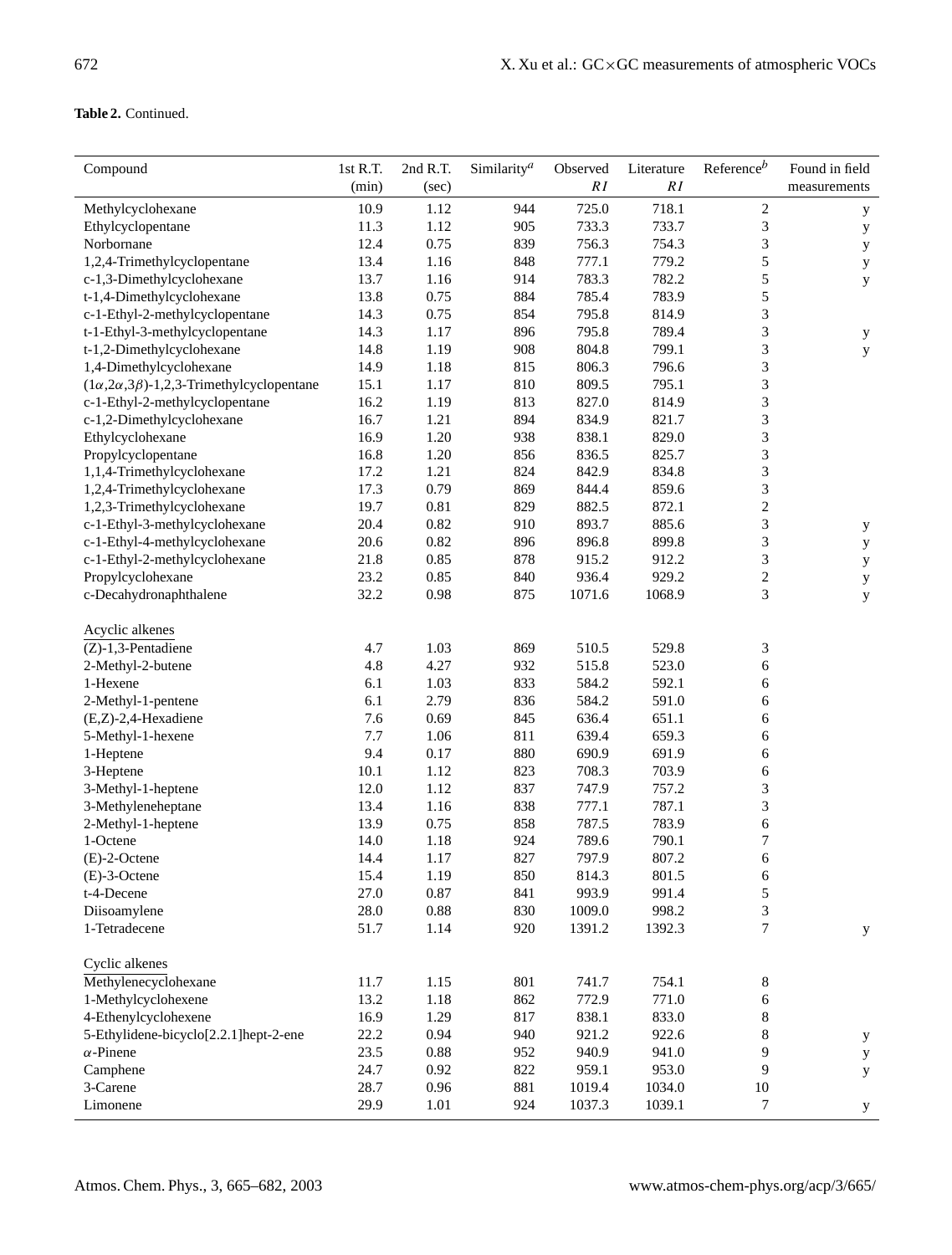| RI<br>RI<br>(min)<br>(sec)<br>measurements<br>Aromatic hydrocarbons<br>8.4<br>981<br>660.1<br>7<br>1.28<br>660.6<br>Benzene<br>$\tau$<br>13.1<br>0.96<br>946<br>770.8<br>767.6<br>Toluene<br>у<br>7<br>Ethylbenzene<br>18.8<br>1.03<br>968<br>868.3<br>861.5<br>$\mathbf y$<br>7<br>975<br>877.8<br>1,3/4-Dimethylbenzene<br>19.4<br>1.05<br>869.3<br>y<br>7<br>19.6<br>810<br>881.0<br>875.9<br>1.92<br>Phenylethyne<br>20.5<br>895.2<br>7<br>Styrene<br>1.32<br>953<br>892.9<br>у<br>20.7<br>959<br>898.4<br>895.6<br>$\tau$<br>1,2-Dimethylbenzene<br>1.12<br>$\mathbf y$<br>22.8<br>1.05<br>971<br>930.3<br>11<br>(1-Methylethyl)-benzene<br>919.0<br>${\bf y}$<br>927<br>2-Propenylbenzene<br>24.2<br>1.21<br>951.5<br>954.2<br>3<br>y<br>Propylbenzene<br>24.7<br>1.09<br>976<br>959.1<br>949.0<br>11<br>y<br>25.3<br>960<br>968.2<br>962.6<br>$\overline{c}$<br>1-Ethyl-3-methylbenzene<br>1.10<br>${\bf y}$<br>958.0<br>11<br>1-Ethyl-4-methylbenzene<br>25.4<br>967<br>969.7<br>1.11<br>$\mathbf y$<br>25.7<br>961<br>11<br>1,3,5-Trimethylbenzene<br>1.13<br>974.2<br>963.0<br>${\bf y}$<br>971<br>987.9<br>975.0<br>11<br>1-Ethyl-2-methylbenzene<br>26.6<br>1.15<br>${\bf y}$<br>893<br>987.9<br>7<br>$\alpha$ -Methylstyrene<br>26.6<br>1.31<br>980.0<br>${\bf y}$<br>$\sqrt{2}$<br>1,2,4-Trimethylbenzene<br>960<br>27.4<br>1.17<br>1000.0<br>993.4<br>y<br>$\overline{c}$<br>28.4<br>1.08<br>915<br>(2-Methylpropyl)-benzene<br>1014.9<br>1007.9<br>${\bf y}$<br>29.2<br>950<br>$\overline{c}$<br>1-Methyl-3-(1-methylethyl)-benzene<br>1.11<br>1026.9<br>1023.1<br>${\bf y}$<br>1-Methyl-2-(1-methylethyl)-benzene<br>29.3<br>964<br>1034.0<br>1.11<br>1028.4<br>11<br>$\mathbf y$<br>29.6<br>1032.8<br>1023.1<br>$\overline{c}$<br>1,2,3-Trimethylbenzene<br>1.24<br>957<br>${\bf y}$<br>12<br>30.6<br>1.29<br>949<br>1047.8<br>1036.1<br>Indane<br>${\bf y}$<br>31.1<br>955<br>3<br>1,3-Diethylbenzene<br>1.14<br>1055.2<br>1052.6<br>y<br>3<br>1,2-Diethylbenzene<br>31.2<br>917<br>1060.9<br>1.14<br>1056.7<br>y<br>31.3<br>959<br>1058.2<br>1052.6<br>3<br>1-Methyl-3-propylbenzene<br>1.13<br>${\bf y}$<br>1,4-Diethylbenzene<br>1070.1<br>1051.0<br>32.1<br>1.17<br>929<br>11<br>y<br>11<br>1-Ethyl-2,4-dimethylbenzene<br>33.2<br>1.20<br>968<br>1086.6<br>1075.0<br>y<br>3<br>4-Ethyl-1,2-dimethylbenzene<br>33.6<br>1.21<br>971<br>1092.5<br>1086.7<br>y<br>3<br>1-Ethyl-2,3-dimethylbenzene<br>33.7<br>968<br>1.22<br>1094.0<br>1106.9<br>$\mathbf y$<br>3<br>1.24<br>849<br>2-Ethyl-1,3-dimethylbenzene<br>34.1<br>1100.0<br>1090.5<br>${\bf y}$<br>1,2,4,5-Tetramethylbenzene<br>1.30<br>3<br>36.0<br>953<br>1130.2<br>1119.6<br>y<br>3<br>1,3-Diethyl-5-methylbenzene<br>37.3<br>1.20<br>863<br>1150.8<br>1142.6<br>$\overline{c}$<br>1,2,3,4-Tetrahydronaphthalene<br>39.1<br>1.42<br>904<br>1179.4<br>1166.3<br>40.6<br>975<br>12<br>Naphthalene<br>2.06<br>1203.2<br>1186.9<br>y<br>11<br>2-Methylnaphthalene<br>47.5<br>1.99<br>945<br>1317.5<br>1310.0<br>${\bf y}$<br>Oxygenated aromatics<br>Benzaldehyde<br>25.1<br>960.2<br>7<br>2.48<br>974<br>965.2<br>y<br>Phenol<br>26.0<br>3.10<br>956<br>978.8<br>979.9<br>7<br>$\mathbf{y}$<br>12<br>34.1<br>2.04<br>943<br>1101.9<br>Benzoic acid methyl ester<br>1100.0<br>$\mathbf y$<br>27.8<br>$2.00\,$<br>933<br>1006.0<br>995.9<br>12<br>Benzofuran<br>$\mathbf y$<br>30.7<br>$10\,$<br>Benzeneacetaldehyde<br>2.58<br>956<br>1049.3<br>1053.0<br>$\mathbf y$<br>32.2<br>977<br>1068.4<br>7<br>Acetophenone<br>2.45<br>1071.6<br>$\mathbf y$<br>$\overline{7}$<br>4-Methylbenzaldehyde<br>32.5<br>2.25<br>918<br>1076.1<br>1085.9<br>$\mathbf y$<br>Acetic acid phenylmethyl ester<br>$10\,$<br>38.4<br>2.15<br>838<br>1168.3<br>1164.0<br>$\alpha, \alpha$ -Dimethylbenzenemethanol<br>33.4<br>3.16<br>926<br>3<br>1089.6<br>1089.1<br>y<br>39.3<br>$\sqrt{3}$<br>1-(3-Methylphenyl)-ethanone<br>2.25<br>930<br>1182.5<br>1175.2<br>1-(4-Ethylphenyl)-ethanone<br>44.9<br>2.06<br>854<br>1273.8<br>1282.2<br>3 | Compound                                     | 1st R.T. | 2nd R.T. | Similarity <sup>a</sup> | Observed | Literature | Reference <sup>b</sup> | Found in field |
|------------------------------------------------------------------------------------------------------------------------------------------------------------------------------------------------------------------------------------------------------------------------------------------------------------------------------------------------------------------------------------------------------------------------------------------------------------------------------------------------------------------------------------------------------------------------------------------------------------------------------------------------------------------------------------------------------------------------------------------------------------------------------------------------------------------------------------------------------------------------------------------------------------------------------------------------------------------------------------------------------------------------------------------------------------------------------------------------------------------------------------------------------------------------------------------------------------------------------------------------------------------------------------------------------------------------------------------------------------------------------------------------------------------------------------------------------------------------------------------------------------------------------------------------------------------------------------------------------------------------------------------------------------------------------------------------------------------------------------------------------------------------------------------------------------------------------------------------------------------------------------------------------------------------------------------------------------------------------------------------------------------------------------------------------------------------------------------------------------------------------------------------------------------------------------------------------------------------------------------------------------------------------------------------------------------------------------------------------------------------------------------------------------------------------------------------------------------------------------------------------------------------------------------------------------------------------------------------------------------------------------------------------------------------------------------------------------------------------------------------------------------------------------------------------------------------------------------------------------------------------------------------------------------------------------------------------------------------------------------------------------------------------------------------------------------------------------------------------------------------------------------------------------------------------------------------------------------------------------------------------------------------------------------------------------------------------------------------------------------------------------------------------------------------------------------------------------------------------------------------------------------------------------------------------------------------------------------------------------------------------------------------------------------------------------------------------------------------------------------------------------------------------------------------------------------------------------------------------------------------------------------------------------------------------------------------------------------------------------------------------|----------------------------------------------|----------|----------|-------------------------|----------|------------|------------------------|----------------|
|                                                                                                                                                                                                                                                                                                                                                                                                                                                                                                                                                                                                                                                                                                                                                                                                                                                                                                                                                                                                                                                                                                                                                                                                                                                                                                                                                                                                                                                                                                                                                                                                                                                                                                                                                                                                                                                                                                                                                                                                                                                                                                                                                                                                                                                                                                                                                                                                                                                                                                                                                                                                                                                                                                                                                                                                                                                                                                                                                                                                                                                                                                                                                                                                                                                                                                                                                                                                                                                                                                                                                                                                                                                                                                                                                                                                                                                                                                                                                                                                      |                                              |          |          |                         |          |            |                        |                |
|                                                                                                                                                                                                                                                                                                                                                                                                                                                                                                                                                                                                                                                                                                                                                                                                                                                                                                                                                                                                                                                                                                                                                                                                                                                                                                                                                                                                                                                                                                                                                                                                                                                                                                                                                                                                                                                                                                                                                                                                                                                                                                                                                                                                                                                                                                                                                                                                                                                                                                                                                                                                                                                                                                                                                                                                                                                                                                                                                                                                                                                                                                                                                                                                                                                                                                                                                                                                                                                                                                                                                                                                                                                                                                                                                                                                                                                                                                                                                                                                      |                                              |          |          |                         |          |            |                        |                |
|                                                                                                                                                                                                                                                                                                                                                                                                                                                                                                                                                                                                                                                                                                                                                                                                                                                                                                                                                                                                                                                                                                                                                                                                                                                                                                                                                                                                                                                                                                                                                                                                                                                                                                                                                                                                                                                                                                                                                                                                                                                                                                                                                                                                                                                                                                                                                                                                                                                                                                                                                                                                                                                                                                                                                                                                                                                                                                                                                                                                                                                                                                                                                                                                                                                                                                                                                                                                                                                                                                                                                                                                                                                                                                                                                                                                                                                                                                                                                                                                      |                                              |          |          |                         |          |            |                        |                |
|                                                                                                                                                                                                                                                                                                                                                                                                                                                                                                                                                                                                                                                                                                                                                                                                                                                                                                                                                                                                                                                                                                                                                                                                                                                                                                                                                                                                                                                                                                                                                                                                                                                                                                                                                                                                                                                                                                                                                                                                                                                                                                                                                                                                                                                                                                                                                                                                                                                                                                                                                                                                                                                                                                                                                                                                                                                                                                                                                                                                                                                                                                                                                                                                                                                                                                                                                                                                                                                                                                                                                                                                                                                                                                                                                                                                                                                                                                                                                                                                      |                                              |          |          |                         |          |            |                        |                |
|                                                                                                                                                                                                                                                                                                                                                                                                                                                                                                                                                                                                                                                                                                                                                                                                                                                                                                                                                                                                                                                                                                                                                                                                                                                                                                                                                                                                                                                                                                                                                                                                                                                                                                                                                                                                                                                                                                                                                                                                                                                                                                                                                                                                                                                                                                                                                                                                                                                                                                                                                                                                                                                                                                                                                                                                                                                                                                                                                                                                                                                                                                                                                                                                                                                                                                                                                                                                                                                                                                                                                                                                                                                                                                                                                                                                                                                                                                                                                                                                      |                                              |          |          |                         |          |            |                        |                |
|                                                                                                                                                                                                                                                                                                                                                                                                                                                                                                                                                                                                                                                                                                                                                                                                                                                                                                                                                                                                                                                                                                                                                                                                                                                                                                                                                                                                                                                                                                                                                                                                                                                                                                                                                                                                                                                                                                                                                                                                                                                                                                                                                                                                                                                                                                                                                                                                                                                                                                                                                                                                                                                                                                                                                                                                                                                                                                                                                                                                                                                                                                                                                                                                                                                                                                                                                                                                                                                                                                                                                                                                                                                                                                                                                                                                                                                                                                                                                                                                      |                                              |          |          |                         |          |            |                        |                |
|                                                                                                                                                                                                                                                                                                                                                                                                                                                                                                                                                                                                                                                                                                                                                                                                                                                                                                                                                                                                                                                                                                                                                                                                                                                                                                                                                                                                                                                                                                                                                                                                                                                                                                                                                                                                                                                                                                                                                                                                                                                                                                                                                                                                                                                                                                                                                                                                                                                                                                                                                                                                                                                                                                                                                                                                                                                                                                                                                                                                                                                                                                                                                                                                                                                                                                                                                                                                                                                                                                                                                                                                                                                                                                                                                                                                                                                                                                                                                                                                      |                                              |          |          |                         |          |            |                        |                |
|                                                                                                                                                                                                                                                                                                                                                                                                                                                                                                                                                                                                                                                                                                                                                                                                                                                                                                                                                                                                                                                                                                                                                                                                                                                                                                                                                                                                                                                                                                                                                                                                                                                                                                                                                                                                                                                                                                                                                                                                                                                                                                                                                                                                                                                                                                                                                                                                                                                                                                                                                                                                                                                                                                                                                                                                                                                                                                                                                                                                                                                                                                                                                                                                                                                                                                                                                                                                                                                                                                                                                                                                                                                                                                                                                                                                                                                                                                                                                                                                      |                                              |          |          |                         |          |            |                        |                |
|                                                                                                                                                                                                                                                                                                                                                                                                                                                                                                                                                                                                                                                                                                                                                                                                                                                                                                                                                                                                                                                                                                                                                                                                                                                                                                                                                                                                                                                                                                                                                                                                                                                                                                                                                                                                                                                                                                                                                                                                                                                                                                                                                                                                                                                                                                                                                                                                                                                                                                                                                                                                                                                                                                                                                                                                                                                                                                                                                                                                                                                                                                                                                                                                                                                                                                                                                                                                                                                                                                                                                                                                                                                                                                                                                                                                                                                                                                                                                                                                      |                                              |          |          |                         |          |            |                        |                |
|                                                                                                                                                                                                                                                                                                                                                                                                                                                                                                                                                                                                                                                                                                                                                                                                                                                                                                                                                                                                                                                                                                                                                                                                                                                                                                                                                                                                                                                                                                                                                                                                                                                                                                                                                                                                                                                                                                                                                                                                                                                                                                                                                                                                                                                                                                                                                                                                                                                                                                                                                                                                                                                                                                                                                                                                                                                                                                                                                                                                                                                                                                                                                                                                                                                                                                                                                                                                                                                                                                                                                                                                                                                                                                                                                                                                                                                                                                                                                                                                      |                                              |          |          |                         |          |            |                        |                |
|                                                                                                                                                                                                                                                                                                                                                                                                                                                                                                                                                                                                                                                                                                                                                                                                                                                                                                                                                                                                                                                                                                                                                                                                                                                                                                                                                                                                                                                                                                                                                                                                                                                                                                                                                                                                                                                                                                                                                                                                                                                                                                                                                                                                                                                                                                                                                                                                                                                                                                                                                                                                                                                                                                                                                                                                                                                                                                                                                                                                                                                                                                                                                                                                                                                                                                                                                                                                                                                                                                                                                                                                                                                                                                                                                                                                                                                                                                                                                                                                      |                                              |          |          |                         |          |            |                        |                |
|                                                                                                                                                                                                                                                                                                                                                                                                                                                                                                                                                                                                                                                                                                                                                                                                                                                                                                                                                                                                                                                                                                                                                                                                                                                                                                                                                                                                                                                                                                                                                                                                                                                                                                                                                                                                                                                                                                                                                                                                                                                                                                                                                                                                                                                                                                                                                                                                                                                                                                                                                                                                                                                                                                                                                                                                                                                                                                                                                                                                                                                                                                                                                                                                                                                                                                                                                                                                                                                                                                                                                                                                                                                                                                                                                                                                                                                                                                                                                                                                      |                                              |          |          |                         |          |            |                        |                |
|                                                                                                                                                                                                                                                                                                                                                                                                                                                                                                                                                                                                                                                                                                                                                                                                                                                                                                                                                                                                                                                                                                                                                                                                                                                                                                                                                                                                                                                                                                                                                                                                                                                                                                                                                                                                                                                                                                                                                                                                                                                                                                                                                                                                                                                                                                                                                                                                                                                                                                                                                                                                                                                                                                                                                                                                                                                                                                                                                                                                                                                                                                                                                                                                                                                                                                                                                                                                                                                                                                                                                                                                                                                                                                                                                                                                                                                                                                                                                                                                      |                                              |          |          |                         |          |            |                        |                |
|                                                                                                                                                                                                                                                                                                                                                                                                                                                                                                                                                                                                                                                                                                                                                                                                                                                                                                                                                                                                                                                                                                                                                                                                                                                                                                                                                                                                                                                                                                                                                                                                                                                                                                                                                                                                                                                                                                                                                                                                                                                                                                                                                                                                                                                                                                                                                                                                                                                                                                                                                                                                                                                                                                                                                                                                                                                                                                                                                                                                                                                                                                                                                                                                                                                                                                                                                                                                                                                                                                                                                                                                                                                                                                                                                                                                                                                                                                                                                                                                      |                                              |          |          |                         |          |            |                        |                |
|                                                                                                                                                                                                                                                                                                                                                                                                                                                                                                                                                                                                                                                                                                                                                                                                                                                                                                                                                                                                                                                                                                                                                                                                                                                                                                                                                                                                                                                                                                                                                                                                                                                                                                                                                                                                                                                                                                                                                                                                                                                                                                                                                                                                                                                                                                                                                                                                                                                                                                                                                                                                                                                                                                                                                                                                                                                                                                                                                                                                                                                                                                                                                                                                                                                                                                                                                                                                                                                                                                                                                                                                                                                                                                                                                                                                                                                                                                                                                                                                      |                                              |          |          |                         |          |            |                        |                |
|                                                                                                                                                                                                                                                                                                                                                                                                                                                                                                                                                                                                                                                                                                                                                                                                                                                                                                                                                                                                                                                                                                                                                                                                                                                                                                                                                                                                                                                                                                                                                                                                                                                                                                                                                                                                                                                                                                                                                                                                                                                                                                                                                                                                                                                                                                                                                                                                                                                                                                                                                                                                                                                                                                                                                                                                                                                                                                                                                                                                                                                                                                                                                                                                                                                                                                                                                                                                                                                                                                                                                                                                                                                                                                                                                                                                                                                                                                                                                                                                      |                                              |          |          |                         |          |            |                        |                |
|                                                                                                                                                                                                                                                                                                                                                                                                                                                                                                                                                                                                                                                                                                                                                                                                                                                                                                                                                                                                                                                                                                                                                                                                                                                                                                                                                                                                                                                                                                                                                                                                                                                                                                                                                                                                                                                                                                                                                                                                                                                                                                                                                                                                                                                                                                                                                                                                                                                                                                                                                                                                                                                                                                                                                                                                                                                                                                                                                                                                                                                                                                                                                                                                                                                                                                                                                                                                                                                                                                                                                                                                                                                                                                                                                                                                                                                                                                                                                                                                      |                                              |          |          |                         |          |            |                        |                |
|                                                                                                                                                                                                                                                                                                                                                                                                                                                                                                                                                                                                                                                                                                                                                                                                                                                                                                                                                                                                                                                                                                                                                                                                                                                                                                                                                                                                                                                                                                                                                                                                                                                                                                                                                                                                                                                                                                                                                                                                                                                                                                                                                                                                                                                                                                                                                                                                                                                                                                                                                                                                                                                                                                                                                                                                                                                                                                                                                                                                                                                                                                                                                                                                                                                                                                                                                                                                                                                                                                                                                                                                                                                                                                                                                                                                                                                                                                                                                                                                      |                                              |          |          |                         |          |            |                        |                |
|                                                                                                                                                                                                                                                                                                                                                                                                                                                                                                                                                                                                                                                                                                                                                                                                                                                                                                                                                                                                                                                                                                                                                                                                                                                                                                                                                                                                                                                                                                                                                                                                                                                                                                                                                                                                                                                                                                                                                                                                                                                                                                                                                                                                                                                                                                                                                                                                                                                                                                                                                                                                                                                                                                                                                                                                                                                                                                                                                                                                                                                                                                                                                                                                                                                                                                                                                                                                                                                                                                                                                                                                                                                                                                                                                                                                                                                                                                                                                                                                      |                                              |          |          |                         |          |            |                        |                |
|                                                                                                                                                                                                                                                                                                                                                                                                                                                                                                                                                                                                                                                                                                                                                                                                                                                                                                                                                                                                                                                                                                                                                                                                                                                                                                                                                                                                                                                                                                                                                                                                                                                                                                                                                                                                                                                                                                                                                                                                                                                                                                                                                                                                                                                                                                                                                                                                                                                                                                                                                                                                                                                                                                                                                                                                                                                                                                                                                                                                                                                                                                                                                                                                                                                                                                                                                                                                                                                                                                                                                                                                                                                                                                                                                                                                                                                                                                                                                                                                      |                                              |          |          |                         |          |            |                        |                |
|                                                                                                                                                                                                                                                                                                                                                                                                                                                                                                                                                                                                                                                                                                                                                                                                                                                                                                                                                                                                                                                                                                                                                                                                                                                                                                                                                                                                                                                                                                                                                                                                                                                                                                                                                                                                                                                                                                                                                                                                                                                                                                                                                                                                                                                                                                                                                                                                                                                                                                                                                                                                                                                                                                                                                                                                                                                                                                                                                                                                                                                                                                                                                                                                                                                                                                                                                                                                                                                                                                                                                                                                                                                                                                                                                                                                                                                                                                                                                                                                      |                                              |          |          |                         |          |            |                        |                |
|                                                                                                                                                                                                                                                                                                                                                                                                                                                                                                                                                                                                                                                                                                                                                                                                                                                                                                                                                                                                                                                                                                                                                                                                                                                                                                                                                                                                                                                                                                                                                                                                                                                                                                                                                                                                                                                                                                                                                                                                                                                                                                                                                                                                                                                                                                                                                                                                                                                                                                                                                                                                                                                                                                                                                                                                                                                                                                                                                                                                                                                                                                                                                                                                                                                                                                                                                                                                                                                                                                                                                                                                                                                                                                                                                                                                                                                                                                                                                                                                      |                                              |          |          |                         |          |            |                        |                |
|                                                                                                                                                                                                                                                                                                                                                                                                                                                                                                                                                                                                                                                                                                                                                                                                                                                                                                                                                                                                                                                                                                                                                                                                                                                                                                                                                                                                                                                                                                                                                                                                                                                                                                                                                                                                                                                                                                                                                                                                                                                                                                                                                                                                                                                                                                                                                                                                                                                                                                                                                                                                                                                                                                                                                                                                                                                                                                                                                                                                                                                                                                                                                                                                                                                                                                                                                                                                                                                                                                                                                                                                                                                                                                                                                                                                                                                                                                                                                                                                      |                                              |          |          |                         |          |            |                        |                |
|                                                                                                                                                                                                                                                                                                                                                                                                                                                                                                                                                                                                                                                                                                                                                                                                                                                                                                                                                                                                                                                                                                                                                                                                                                                                                                                                                                                                                                                                                                                                                                                                                                                                                                                                                                                                                                                                                                                                                                                                                                                                                                                                                                                                                                                                                                                                                                                                                                                                                                                                                                                                                                                                                                                                                                                                                                                                                                                                                                                                                                                                                                                                                                                                                                                                                                                                                                                                                                                                                                                                                                                                                                                                                                                                                                                                                                                                                                                                                                                                      |                                              |          |          |                         |          |            |                        |                |
|                                                                                                                                                                                                                                                                                                                                                                                                                                                                                                                                                                                                                                                                                                                                                                                                                                                                                                                                                                                                                                                                                                                                                                                                                                                                                                                                                                                                                                                                                                                                                                                                                                                                                                                                                                                                                                                                                                                                                                                                                                                                                                                                                                                                                                                                                                                                                                                                                                                                                                                                                                                                                                                                                                                                                                                                                                                                                                                                                                                                                                                                                                                                                                                                                                                                                                                                                                                                                                                                                                                                                                                                                                                                                                                                                                                                                                                                                                                                                                                                      |                                              |          |          |                         |          |            |                        |                |
|                                                                                                                                                                                                                                                                                                                                                                                                                                                                                                                                                                                                                                                                                                                                                                                                                                                                                                                                                                                                                                                                                                                                                                                                                                                                                                                                                                                                                                                                                                                                                                                                                                                                                                                                                                                                                                                                                                                                                                                                                                                                                                                                                                                                                                                                                                                                                                                                                                                                                                                                                                                                                                                                                                                                                                                                                                                                                                                                                                                                                                                                                                                                                                                                                                                                                                                                                                                                                                                                                                                                                                                                                                                                                                                                                                                                                                                                                                                                                                                                      |                                              |          |          |                         |          |            |                        |                |
|                                                                                                                                                                                                                                                                                                                                                                                                                                                                                                                                                                                                                                                                                                                                                                                                                                                                                                                                                                                                                                                                                                                                                                                                                                                                                                                                                                                                                                                                                                                                                                                                                                                                                                                                                                                                                                                                                                                                                                                                                                                                                                                                                                                                                                                                                                                                                                                                                                                                                                                                                                                                                                                                                                                                                                                                                                                                                                                                                                                                                                                                                                                                                                                                                                                                                                                                                                                                                                                                                                                                                                                                                                                                                                                                                                                                                                                                                                                                                                                                      |                                              |          |          |                         |          |            |                        |                |
|                                                                                                                                                                                                                                                                                                                                                                                                                                                                                                                                                                                                                                                                                                                                                                                                                                                                                                                                                                                                                                                                                                                                                                                                                                                                                                                                                                                                                                                                                                                                                                                                                                                                                                                                                                                                                                                                                                                                                                                                                                                                                                                                                                                                                                                                                                                                                                                                                                                                                                                                                                                                                                                                                                                                                                                                                                                                                                                                                                                                                                                                                                                                                                                                                                                                                                                                                                                                                                                                                                                                                                                                                                                                                                                                                                                                                                                                                                                                                                                                      |                                              |          |          |                         |          |            |                        |                |
|                                                                                                                                                                                                                                                                                                                                                                                                                                                                                                                                                                                                                                                                                                                                                                                                                                                                                                                                                                                                                                                                                                                                                                                                                                                                                                                                                                                                                                                                                                                                                                                                                                                                                                                                                                                                                                                                                                                                                                                                                                                                                                                                                                                                                                                                                                                                                                                                                                                                                                                                                                                                                                                                                                                                                                                                                                                                                                                                                                                                                                                                                                                                                                                                                                                                                                                                                                                                                                                                                                                                                                                                                                                                                                                                                                                                                                                                                                                                                                                                      |                                              |          |          |                         |          |            |                        |                |
|                                                                                                                                                                                                                                                                                                                                                                                                                                                                                                                                                                                                                                                                                                                                                                                                                                                                                                                                                                                                                                                                                                                                                                                                                                                                                                                                                                                                                                                                                                                                                                                                                                                                                                                                                                                                                                                                                                                                                                                                                                                                                                                                                                                                                                                                                                                                                                                                                                                                                                                                                                                                                                                                                                                                                                                                                                                                                                                                                                                                                                                                                                                                                                                                                                                                                                                                                                                                                                                                                                                                                                                                                                                                                                                                                                                                                                                                                                                                                                                                      |                                              |          |          |                         |          |            |                        |                |
|                                                                                                                                                                                                                                                                                                                                                                                                                                                                                                                                                                                                                                                                                                                                                                                                                                                                                                                                                                                                                                                                                                                                                                                                                                                                                                                                                                                                                                                                                                                                                                                                                                                                                                                                                                                                                                                                                                                                                                                                                                                                                                                                                                                                                                                                                                                                                                                                                                                                                                                                                                                                                                                                                                                                                                                                                                                                                                                                                                                                                                                                                                                                                                                                                                                                                                                                                                                                                                                                                                                                                                                                                                                                                                                                                                                                                                                                                                                                                                                                      |                                              |          |          |                         |          |            |                        |                |
|                                                                                                                                                                                                                                                                                                                                                                                                                                                                                                                                                                                                                                                                                                                                                                                                                                                                                                                                                                                                                                                                                                                                                                                                                                                                                                                                                                                                                                                                                                                                                                                                                                                                                                                                                                                                                                                                                                                                                                                                                                                                                                                                                                                                                                                                                                                                                                                                                                                                                                                                                                                                                                                                                                                                                                                                                                                                                                                                                                                                                                                                                                                                                                                                                                                                                                                                                                                                                                                                                                                                                                                                                                                                                                                                                                                                                                                                                                                                                                                                      |                                              |          |          |                         |          |            |                        |                |
|                                                                                                                                                                                                                                                                                                                                                                                                                                                                                                                                                                                                                                                                                                                                                                                                                                                                                                                                                                                                                                                                                                                                                                                                                                                                                                                                                                                                                                                                                                                                                                                                                                                                                                                                                                                                                                                                                                                                                                                                                                                                                                                                                                                                                                                                                                                                                                                                                                                                                                                                                                                                                                                                                                                                                                                                                                                                                                                                                                                                                                                                                                                                                                                                                                                                                                                                                                                                                                                                                                                                                                                                                                                                                                                                                                                                                                                                                                                                                                                                      |                                              |          |          |                         |          |            |                        |                |
|                                                                                                                                                                                                                                                                                                                                                                                                                                                                                                                                                                                                                                                                                                                                                                                                                                                                                                                                                                                                                                                                                                                                                                                                                                                                                                                                                                                                                                                                                                                                                                                                                                                                                                                                                                                                                                                                                                                                                                                                                                                                                                                                                                                                                                                                                                                                                                                                                                                                                                                                                                                                                                                                                                                                                                                                                                                                                                                                                                                                                                                                                                                                                                                                                                                                                                                                                                                                                                                                                                                                                                                                                                                                                                                                                                                                                                                                                                                                                                                                      |                                              |          |          |                         |          |            |                        |                |
|                                                                                                                                                                                                                                                                                                                                                                                                                                                                                                                                                                                                                                                                                                                                                                                                                                                                                                                                                                                                                                                                                                                                                                                                                                                                                                                                                                                                                                                                                                                                                                                                                                                                                                                                                                                                                                                                                                                                                                                                                                                                                                                                                                                                                                                                                                                                                                                                                                                                                                                                                                                                                                                                                                                                                                                                                                                                                                                                                                                                                                                                                                                                                                                                                                                                                                                                                                                                                                                                                                                                                                                                                                                                                                                                                                                                                                                                                                                                                                                                      |                                              |          |          |                         |          |            |                        |                |
|                                                                                                                                                                                                                                                                                                                                                                                                                                                                                                                                                                                                                                                                                                                                                                                                                                                                                                                                                                                                                                                                                                                                                                                                                                                                                                                                                                                                                                                                                                                                                                                                                                                                                                                                                                                                                                                                                                                                                                                                                                                                                                                                                                                                                                                                                                                                                                                                                                                                                                                                                                                                                                                                                                                                                                                                                                                                                                                                                                                                                                                                                                                                                                                                                                                                                                                                                                                                                                                                                                                                                                                                                                                                                                                                                                                                                                                                                                                                                                                                      |                                              |          |          |                         |          |            |                        |                |
|                                                                                                                                                                                                                                                                                                                                                                                                                                                                                                                                                                                                                                                                                                                                                                                                                                                                                                                                                                                                                                                                                                                                                                                                                                                                                                                                                                                                                                                                                                                                                                                                                                                                                                                                                                                                                                                                                                                                                                                                                                                                                                                                                                                                                                                                                                                                                                                                                                                                                                                                                                                                                                                                                                                                                                                                                                                                                                                                                                                                                                                                                                                                                                                                                                                                                                                                                                                                                                                                                                                                                                                                                                                                                                                                                                                                                                                                                                                                                                                                      |                                              |          |          |                         |          |            |                        |                |
|                                                                                                                                                                                                                                                                                                                                                                                                                                                                                                                                                                                                                                                                                                                                                                                                                                                                                                                                                                                                                                                                                                                                                                                                                                                                                                                                                                                                                                                                                                                                                                                                                                                                                                                                                                                                                                                                                                                                                                                                                                                                                                                                                                                                                                                                                                                                                                                                                                                                                                                                                                                                                                                                                                                                                                                                                                                                                                                                                                                                                                                                                                                                                                                                                                                                                                                                                                                                                                                                                                                                                                                                                                                                                                                                                                                                                                                                                                                                                                                                      |                                              |          |          |                         |          |            |                        |                |
|                                                                                                                                                                                                                                                                                                                                                                                                                                                                                                                                                                                                                                                                                                                                                                                                                                                                                                                                                                                                                                                                                                                                                                                                                                                                                                                                                                                                                                                                                                                                                                                                                                                                                                                                                                                                                                                                                                                                                                                                                                                                                                                                                                                                                                                                                                                                                                                                                                                                                                                                                                                                                                                                                                                                                                                                                                                                                                                                                                                                                                                                                                                                                                                                                                                                                                                                                                                                                                                                                                                                                                                                                                                                                                                                                                                                                                                                                                                                                                                                      |                                              |          |          |                         |          |            |                        |                |
|                                                                                                                                                                                                                                                                                                                                                                                                                                                                                                                                                                                                                                                                                                                                                                                                                                                                                                                                                                                                                                                                                                                                                                                                                                                                                                                                                                                                                                                                                                                                                                                                                                                                                                                                                                                                                                                                                                                                                                                                                                                                                                                                                                                                                                                                                                                                                                                                                                                                                                                                                                                                                                                                                                                                                                                                                                                                                                                                                                                                                                                                                                                                                                                                                                                                                                                                                                                                                                                                                                                                                                                                                                                                                                                                                                                                                                                                                                                                                                                                      |                                              |          |          |                         |          |            |                        |                |
|                                                                                                                                                                                                                                                                                                                                                                                                                                                                                                                                                                                                                                                                                                                                                                                                                                                                                                                                                                                                                                                                                                                                                                                                                                                                                                                                                                                                                                                                                                                                                                                                                                                                                                                                                                                                                                                                                                                                                                                                                                                                                                                                                                                                                                                                                                                                                                                                                                                                                                                                                                                                                                                                                                                                                                                                                                                                                                                                                                                                                                                                                                                                                                                                                                                                                                                                                                                                                                                                                                                                                                                                                                                                                                                                                                                                                                                                                                                                                                                                      |                                              |          |          |                         |          |            |                        |                |
|                                                                                                                                                                                                                                                                                                                                                                                                                                                                                                                                                                                                                                                                                                                                                                                                                                                                                                                                                                                                                                                                                                                                                                                                                                                                                                                                                                                                                                                                                                                                                                                                                                                                                                                                                                                                                                                                                                                                                                                                                                                                                                                                                                                                                                                                                                                                                                                                                                                                                                                                                                                                                                                                                                                                                                                                                                                                                                                                                                                                                                                                                                                                                                                                                                                                                                                                                                                                                                                                                                                                                                                                                                                                                                                                                                                                                                                                                                                                                                                                      |                                              |          |          |                         |          |            |                        |                |
|                                                                                                                                                                                                                                                                                                                                                                                                                                                                                                                                                                                                                                                                                                                                                                                                                                                                                                                                                                                                                                                                                                                                                                                                                                                                                                                                                                                                                                                                                                                                                                                                                                                                                                                                                                                                                                                                                                                                                                                                                                                                                                                                                                                                                                                                                                                                                                                                                                                                                                                                                                                                                                                                                                                                                                                                                                                                                                                                                                                                                                                                                                                                                                                                                                                                                                                                                                                                                                                                                                                                                                                                                                                                                                                                                                                                                                                                                                                                                                                                      |                                              |          |          |                         |          |            |                        |                |
|                                                                                                                                                                                                                                                                                                                                                                                                                                                                                                                                                                                                                                                                                                                                                                                                                                                                                                                                                                                                                                                                                                                                                                                                                                                                                                                                                                                                                                                                                                                                                                                                                                                                                                                                                                                                                                                                                                                                                                                                                                                                                                                                                                                                                                                                                                                                                                                                                                                                                                                                                                                                                                                                                                                                                                                                                                                                                                                                                                                                                                                                                                                                                                                                                                                                                                                                                                                                                                                                                                                                                                                                                                                                                                                                                                                                                                                                                                                                                                                                      |                                              |          |          |                         |          |            |                        |                |
|                                                                                                                                                                                                                                                                                                                                                                                                                                                                                                                                                                                                                                                                                                                                                                                                                                                                                                                                                                                                                                                                                                                                                                                                                                                                                                                                                                                                                                                                                                                                                                                                                                                                                                                                                                                                                                                                                                                                                                                                                                                                                                                                                                                                                                                                                                                                                                                                                                                                                                                                                                                                                                                                                                                                                                                                                                                                                                                                                                                                                                                                                                                                                                                                                                                                                                                                                                                                                                                                                                                                                                                                                                                                                                                                                                                                                                                                                                                                                                                                      |                                              |          |          |                         |          |            |                        |                |
|                                                                                                                                                                                                                                                                                                                                                                                                                                                                                                                                                                                                                                                                                                                                                                                                                                                                                                                                                                                                                                                                                                                                                                                                                                                                                                                                                                                                                                                                                                                                                                                                                                                                                                                                                                                                                                                                                                                                                                                                                                                                                                                                                                                                                                                                                                                                                                                                                                                                                                                                                                                                                                                                                                                                                                                                                                                                                                                                                                                                                                                                                                                                                                                                                                                                                                                                                                                                                                                                                                                                                                                                                                                                                                                                                                                                                                                                                                                                                                                                      |                                              |          |          |                         |          |            |                        |                |
|                                                                                                                                                                                                                                                                                                                                                                                                                                                                                                                                                                                                                                                                                                                                                                                                                                                                                                                                                                                                                                                                                                                                                                                                                                                                                                                                                                                                                                                                                                                                                                                                                                                                                                                                                                                                                                                                                                                                                                                                                                                                                                                                                                                                                                                                                                                                                                                                                                                                                                                                                                                                                                                                                                                                                                                                                                                                                                                                                                                                                                                                                                                                                                                                                                                                                                                                                                                                                                                                                                                                                                                                                                                                                                                                                                                                                                                                                                                                                                                                      |                                              |          |          |                         |          |            |                        |                |
|                                                                                                                                                                                                                                                                                                                                                                                                                                                                                                                                                                                                                                                                                                                                                                                                                                                                                                                                                                                                                                                                                                                                                                                                                                                                                                                                                                                                                                                                                                                                                                                                                                                                                                                                                                                                                                                                                                                                                                                                                                                                                                                                                                                                                                                                                                                                                                                                                                                                                                                                                                                                                                                                                                                                                                                                                                                                                                                                                                                                                                                                                                                                                                                                                                                                                                                                                                                                                                                                                                                                                                                                                                                                                                                                                                                                                                                                                                                                                                                                      |                                              |          |          |                         |          |            |                        |                |
|                                                                                                                                                                                                                                                                                                                                                                                                                                                                                                                                                                                                                                                                                                                                                                                                                                                                                                                                                                                                                                                                                                                                                                                                                                                                                                                                                                                                                                                                                                                                                                                                                                                                                                                                                                                                                                                                                                                                                                                                                                                                                                                                                                                                                                                                                                                                                                                                                                                                                                                                                                                                                                                                                                                                                                                                                                                                                                                                                                                                                                                                                                                                                                                                                                                                                                                                                                                                                                                                                                                                                                                                                                                                                                                                                                                                                                                                                                                                                                                                      |                                              |          |          |                         |          |            |                        |                |
|                                                                                                                                                                                                                                                                                                                                                                                                                                                                                                                                                                                                                                                                                                                                                                                                                                                                                                                                                                                                                                                                                                                                                                                                                                                                                                                                                                                                                                                                                                                                                                                                                                                                                                                                                                                                                                                                                                                                                                                                                                                                                                                                                                                                                                                                                                                                                                                                                                                                                                                                                                                                                                                                                                                                                                                                                                                                                                                                                                                                                                                                                                                                                                                                                                                                                                                                                                                                                                                                                                                                                                                                                                                                                                                                                                                                                                                                                                                                                                                                      | $\alpha$ -Oxobenzeneacetic acid methyl ester | 48.5     | 4.27     | 864                     | 1335.1   | 1325.3     | 3                      |                |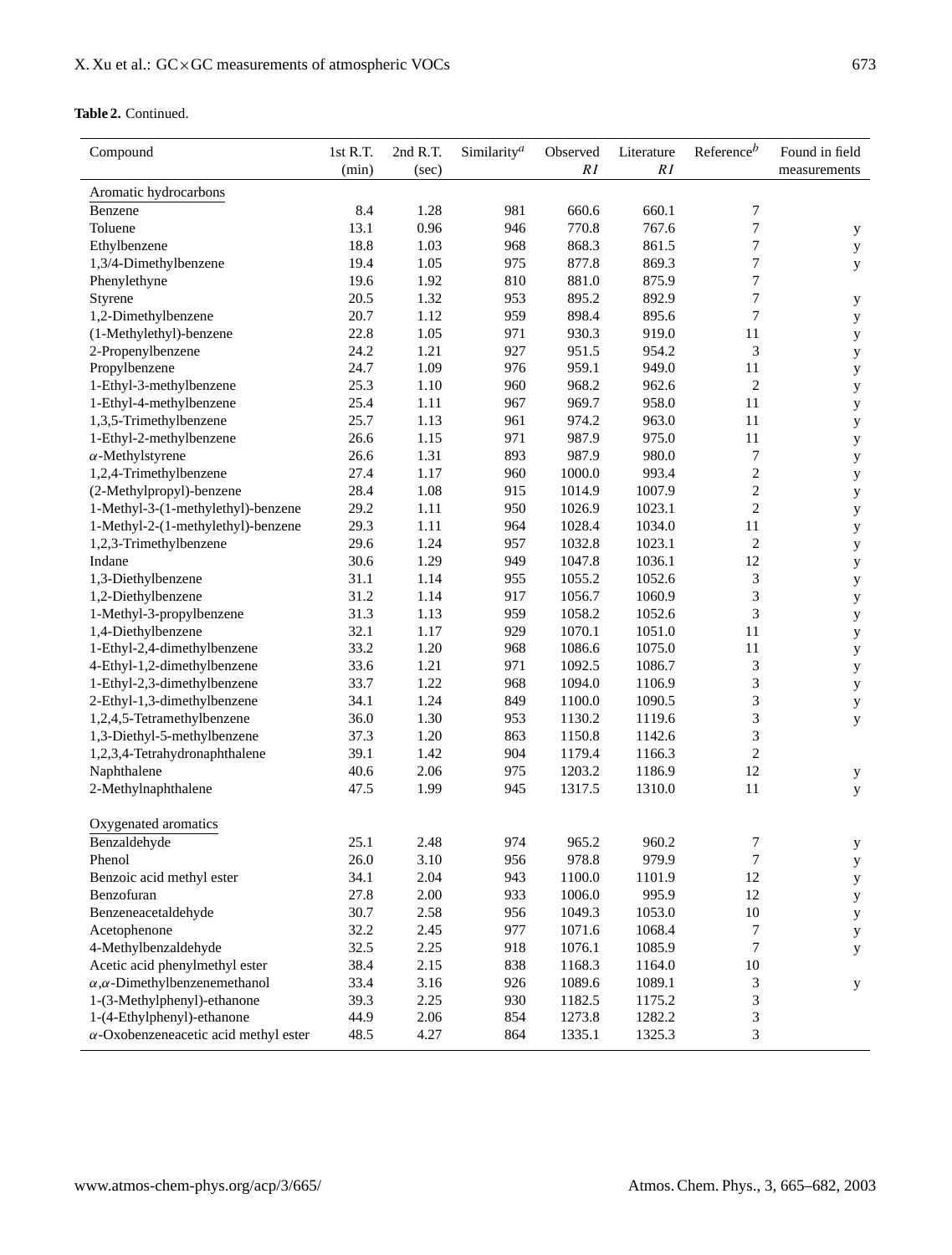| Compound                   | 1st R.T. | 2nd R.T. | Similarity <sup>a</sup> | Observed | Literature | Reference <sup>b</sup> | Found in field |
|----------------------------|----------|----------|-------------------------|----------|------------|------------------------|----------------|
|                            | (min)    | (sec)    |                         | RI       | RI         |                        | measurements   |
| Alcohols                   |          |          |                         |          |            |                        |                |
| Isopropyl alcohol          | 4.8      | 0.88     | 945                     | 515.8    | 522.2      | 3                      |                |
| 2-Methyl-2-propanol        | 5.0      | 0.82     | 929                     | 526.3    | 527.8      | 3                      |                |
| 2-Butanol                  | 6.5      | 1.09     | 878                     | 603.0    | 589.5      | 3                      |                |
| 2-Methyl-1-propanol        | 7.1      | 1.40     | 885                     | 621.2    | 610.0      | 11                     | y              |
| 1-Butanol                  | 8.2      | 1.59     | 955                     | 654.5    | 650.1      | $\overline{4}$         | $\mathbf y$    |
| 1-Pentanol                 | 12.6     | 1.92     | 921                     | 760.4    | 764.0      | 10                     | y              |
| (S)-2,5-Dimethyl-2-hexanol | 18.1     | 1.21     | 836                     | 857.1    | 859.2      | 3                      | ${\bf y}$      |
| 1-Hexanol                  | 18.6     | 1.98     | 863                     | 865.1    | 860.1      | 12                     | y              |
| $(E)-2$ -Hexen-1-ol        | 19.9     | 2.15     | 859                     | 885.7    | 887.0      | 10                     |                |
| $(Z)$ -2-Hexen-1-ol        | 19.9     | 2.15     | 859                     | 885.7    | 871.8      | 3                      |                |
| 3-Heptanol                 | 20.3     | 1.48     | 837                     | 892.1    | 883.4      | 13                     | y              |
| 1-Heptanol                 | 25.2     | 1.93     | 879                     | 966.7    | 966.7      | 12                     | $\mathbf y$    |
| 1-Octen-3-ol               | 25.9     | 1.82     | 825                     | 977.3    | 982.0      | 3                      |                |
| 1-Octanol                  | 32.0     | 1.84     | 910                     | 1068.7   | 1067.9     | 12                     | $\mathbf y$    |
| 1-Nonanol                  | 38.6     | 1.76     | 805                     | 1171.4   | 1169.2     | 12                     | $\mathbf y$    |
| 1-Decanol                  | 44.9     | 1.71     | 855                     | 1273.8   | 1269.9     | 12                     | y              |
| 1-Undecanol                | 50.7     | 1.69     | 916                     | 1373.7   | 1371.1     | 12                     | y              |
|                            |          |          |                         |          |            |                        |                |
| Aldehydes                  |          |          |                         |          |            |                        |                |
| 2-Methyl-2-propenal        | 5.8      | 0.79     | 936                     | 568.4    | 575.8      | 3                      |                |
| <b>Butanal</b>             | 6.2      | 0.78     | 956                     | 589.5    | 573.6      | 7                      |                |
| Pentanal                   | 9.4      | 1.34     | 863                     | 690.9    | 696.0      | 7                      | $\mathbf y$    |
| 2-Methylpentanal           | 11.9     | 0.91     | 821                     | 745.8    | 747.8      | 3                      | $\mathbf y$    |
| 2-Methyl-2-pentenal        | 12.6     | 1.01     | 838                     | 760.4    | 760.8      | 3                      | $\mathbf y$    |
| 3-Methyl-2-butenal         | 13.7     | 1.53     | 801                     | 783.3    | 800.5      | 3                      | ${\bf y}$      |
| Hexanal                    | 14.5     | 1.02     | 922                     | 800.0    | 799.4      | $\overline{7}$         | $\mathbf y$    |
| (E)-2-Hexenal              | 17.7     | 1.37     | 901                     | 850.8    | 854.0      | 10                     | $\mathbf y$    |
| 2-Ethylhexanal             | 24.4     | 1.07     | 911                     | 954.5    | 963.1      | 3                      | y              |
| (Z)-2-Heptenal             | 24.5     | 1.43     | 855                     | 956.1    | 957.0      | 10                     | $\mathbf y$    |
| Octanal                    | 27.6     | 1.17     | 932                     | 1003.0   | 1003.8     | 14                     | $\mathbf y$    |
| $(E)-2$ -Octenal           | 31.3     | 1.44     | 856                     | 1058.2   | 1060.0     | 10                     | $\mathbf y$    |
| Nonanal                    | 34.3     | 1.24     | 956                     | 1103.2   | 1103.3     | 7                      | y              |
| $(E)-2$ -Nonenal           | 38.4     | 1.29     | 801                     | 1168.3   | 1167.5     | 3                      |                |
| Decanal                    | 40.8     | 1.28     | 948                     | 1206.6   | 1207.0     | 7                      | ${\bf y}$      |
| Undecanal                  | 47.0     | 1.33     | 967                     | 1308.8   | 1309.7     | 7                      | y              |
|                            |          |          |                         |          |            |                        |                |
| Ketones                    |          |          |                         |          |            |                        |                |
| 2-Butanone                 | 6.3      | $0.81\,$ | 933                     | 594.7    | 600.5      | $\tau$                 |                |
| 2-Pentanone                | 9.1      | 0.91     | 902                     | 681.8    | 689.0      | 15                     | y              |
| Methyl isobutyl ketone     | 11.3     | 1.37     | 958                     | 733.3    | 722.1      | 13                     | $\mathbf y$    |
| 2-Methyl-3-pentanone       | 12.0     | 0.91     | 893                     | 747.9    | 742.0      | 3                      | $\mathbf y$    |
| 3-Methyl-2-pentanone       | 12.1     | 0.93     | 920                     | 750.0    | 749.6      | 3                      | y              |
| 3-Hexanone                 | 13.7     | 0.97     | 926                     | 783.3    | 767.6      | 13                     | ${\bf y}$      |
| 2-Hexanone                 | 13.9     | 1.04     | 941                     | 787.5    | 798.0      | 15                     | ${\bf y}$      |
| Cyclopentanone             | 14.2     | 1.36     | 965                     | 793.8    | 788.9      | 3                      | ${\bf y}$      |
| 2-Cyclopenten-1-one        | 16.7     | 2.37     | 803                     | 834.9    | 822.4      | 3                      | y              |
| 3-Ethyl-2-pentanone        | 16.9     | 1.01     | 907                     | 838.1    | 838.8      | $\mathfrak{Z}$         |                |
| 2-Methylcyclopentanone     | 17.2     | 1.25     | 897                     | 842.9    | 836.0      | 15                     | y              |
| 3-Methyl-2-hexanone        | 17.3     | 1.04     | 908                     | 844.4    | 842.9      | 3                      | y              |
| 4-Methyl-2-hexanone        | 17.4     | 1.05     | 850                     | 846.0    | 847.0      | 3                      | y              |
| 3-Methylcyclopentanone     | 17.5     | 1.32     | 874                     | 847.6    | 855.8      | 3                      |                |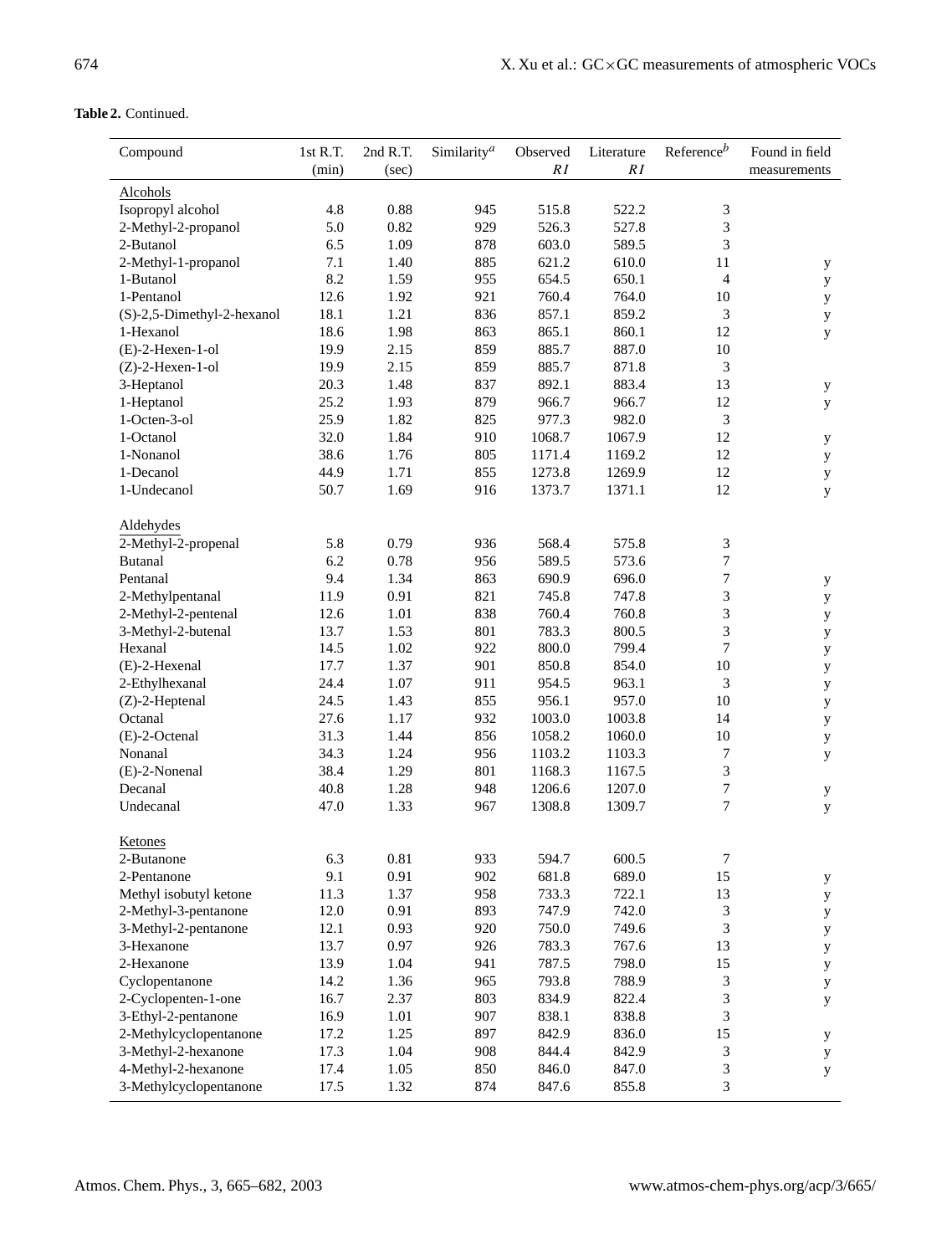| In spite of the issues mentioned above, the advantages of                |
|--------------------------------------------------------------------------|
| using $G C \times G C$ over conventional 1D $G C$ are obvious. Many      |
| compounds that would overlap on a 1D GC chromatogram                     |
| are well separated by $G C \times G C$ , as can be seen in Fig. 2a. This |
| is especially important for the peaks of medium and small                |
| sizes since they otherwise would be masked by the enhanced               |
| baseline or major peaks of the 1D chromatogram. In addi-                 |
| tion, in the $GC \times GC$ measurement the artifact peaks, such as      |

# they coincide in both dimensions, not all peaks in the first dimension retention ranges that they cover, which would be the case in 1D GC.

the long tailing peaks, influence only the peaks with which

The basic features of the TIC chromatogram (Fig. 2c) are similar to those of the FID chromatogram of the air sample (Fig. 2a), but there are some differences between both chromatograms. On the TIC chromatogram there seems to

| Compound                               | 1st R.T. | 2nd R.T. | Similarity <sup>a</sup> | Observed | Literature | Reference <sup>b</sup>      | Found in field |
|----------------------------------------|----------|----------|-------------------------|----------|------------|-----------------------------|----------------|
|                                        | (min)    | (sec)    |                         | R I      | R I        |                             | measurements   |
| $(R)-(+)$ -3-Methylcyclopentanone      | 17.5     | 1.32     | 832                     | 847.6    | 849.7      | $\ensuremath{\mathfrak{Z}}$ |                |
| 3-Heptanone                            | 19.8     | 1.08     | 974                     | 884.1    | 869.2      | 13                          | у              |
| 2-Heptanone                            | 20.0     | 1.14     | 953                     | 887.3    | 890.0      | 15                          | ${\bf y}$      |
| Cyclohexanone                          | 20.6     | 1.46     | 974                     | 896.8    | 890.8      | 12                          | $\mathbf y$    |
| 2-Methyl-2-cyclopenten-1-one           | 21.3     | 1.86     | 854                     | 907.6    | 926.4      | 3                           |                |
| 2,2,4,4-Tetramethyl-3-pentanone        | 21.9     | 0.95     | 854                     | 916.7    | 910.3      | 3                           |                |
| 1-Cyclopentylethanone                  | 23.0     | 1.29     | 933                     | 933.3    | 919.2      | 3                           | $\mathbf y$    |
| 4-Methyl-2-heptanone                   | 23.2     | 1.12     | 958                     | 936.4    | 920.7      | 3                           | ${\bf y}$      |
| 1-Octen-3-one                          | 25.9     | 1.27     | 893                     | 977.3    | 979.0      | 10                          | ${\bf y}$      |
| 6-Methyl-5-hepten-2-one                | 26.4     | 1.34     | 906                     | 984.8    | 985.3      | $\tau$                      | $\mathbf y$    |
| 2-Octanone                             | 26.7     | 1.21     | 948                     | 989.4    | 999.0      | 10                          | $\mathbf y$    |
| 2-Nonanone                             | 33.4     | 1.25     | 913                     | 1089.6   | 1090.0     | 11                          | y              |
| $(1R)-(+)$ -Norinone                   | 37.4     | 1.63     | 862                     | 1152.4   | 1155.1     | 3                           | $\mathbf y$    |
| 2-Decanone                             | 40.0     | 1.30     | 955                     | 1193.7   | 1196.5     | 3                           | y              |
| 2-Undecanone                           | 46.1     | 1.34     | 906                     | 1293.4   | 1292.2     | 12                          | У              |
|                                        |          |          |                         |          |            |                             |                |
| Esters                                 |          |          |                         |          |            |                             |                |
| Acetic acid methyl ester               | 5.0      | 0.72     | 941                     | 526.3    | 511.0      | 11                          |                |
| Ethyl acetate                          | 6.7      | 1.20     | 806                     | 609.1    | 612.0      | 15                          |                |
| 2-Methyl-2-propenoic acid methyl ester | 10.2     | 0.94     | 872                     | 710.4    | 696.0      | 11                          |                |
| Nitriles                               |          |          |                         |          |            |                             |                |
| 2-Propenenitrile                       | 4.9      | 1.48     | 964                     | 521.1    | 511.1      | 3                           |                |
| Propanenitrile                         | 5.9      | 1.58     | 858                     | 573.7    | 587.5      | 3                           |                |
| Pentanenitrile                         | 13.2     | 1.51     | 895                     | 772.9    | 772.7      | 3                           |                |
| Hexanenitrile                          | 19.2     | 1.60     | 922                     | 874.6    | 871.4      | 3                           | у              |
| Benzonitrile                           | 26.6     | 3.07     | 977                     | 987.9    | 983.4      | $\boldsymbol{7}$            | У              |
| Octanenitrile                          | 32.8     | 1.62     | 620                     | 1080.6   | 1081.7     | 12                          |                |
|                                        |          |          |                         |          |            |                             |                |
| Halogenated HCs                        |          |          |                         |          |            |                             |                |
| 1,1-Dichloroethene                     | 4.9      | 0.66     | 938                     | 521.1    | 511.0      | 7                           |                |
| Dichloromethane                        | 5.1      | 1.28     | 918                     | 531.6    | 521.9      | 7                           |                |
| 1,1,1-Trichloroethane                  | 7.8      | 1.17     | 950                     | 642.4    | 645.1      | $\overline{7}$              | y              |
| Trichloroethylene                      | 9.8      | 1.33     | 950                     | 702.1    | 691.0      | 11                          |                |
| 1-Chloropentane                        | 12.3     | 0.83     | 843                     | 754.2    | 754.9      | 3                           | $\mathbf y$    |
| Tetrachloroethylene                    | 15.5     | 1.32     | 881                     | 815.9    | 811.3      | $\overline{7}$              | y              |
| Chlorobenzene                          | 17.8     | 1.28     | 970                     | 852.4    | 846.5      | $\boldsymbol{7}$            | ${\bf y}$      |
| 1-Chlorohexane                         | 18.1     | 0.92     | 932                     | 857.1    | 849.0      | 13                          | y              |
| Tribromomethane                        | 20.3     | 2.44     | 834                     | 892.1    | 892.3      | 16                          | $\mathbf y$    |
| 1,4-Dichlorobenzene                    | 28.4     | 1.51     | 930                     | 1014.9   | 1016.5     | $\boldsymbol{7}$            | y              |
| 1,3-Dichlorobenzene                    | 28.8     | 1.61     | 965                     | 1020.9   | 1004.1     | 13                          | ${\bf y}$      |
| 1,2-Dichlorobenzene                    | 28.9     | 1.60     | 961                     | 1022.4   | 1027.0     | 11                          | y              |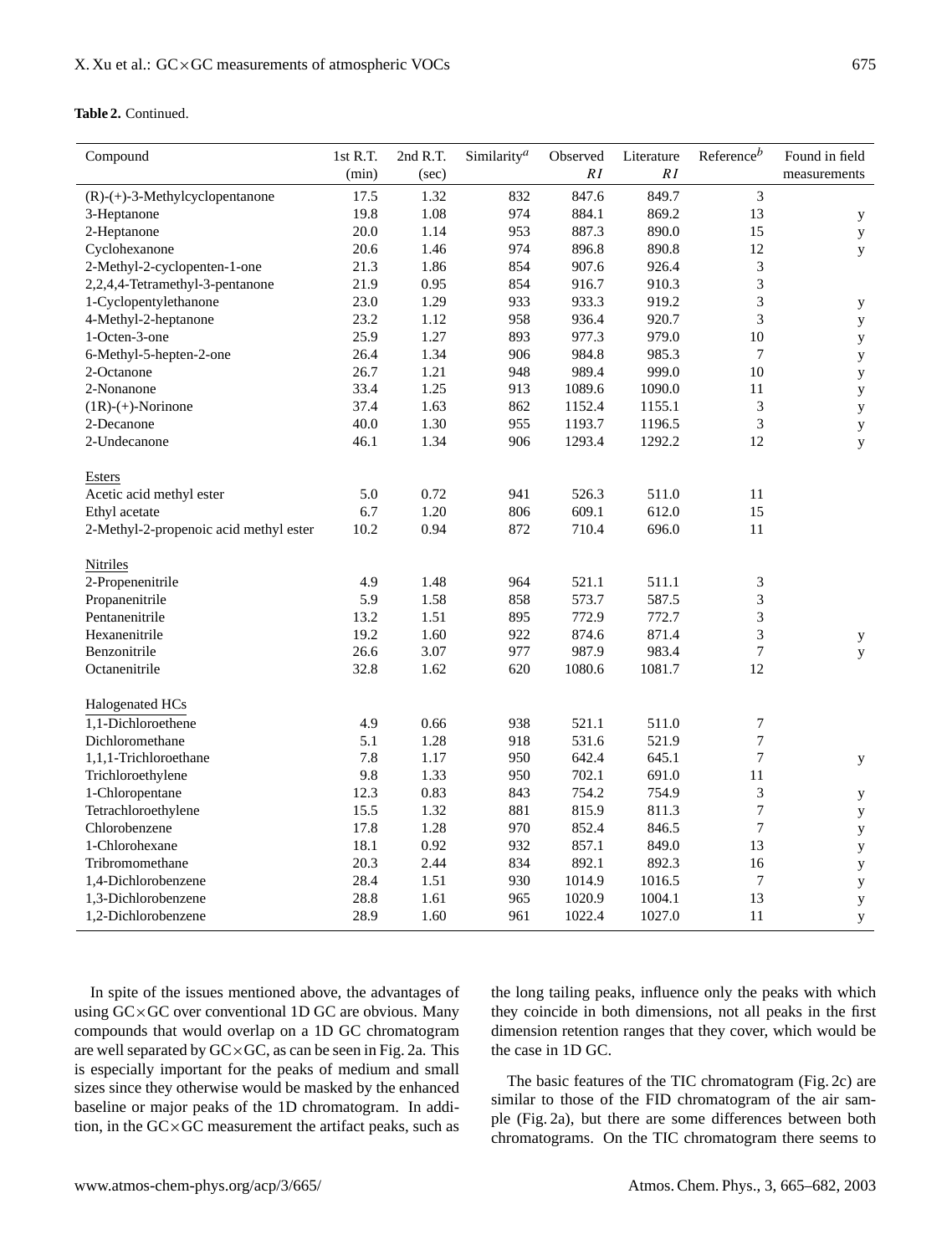| Compound                       | $1st$ R.T.<br>(min) | 2nd $R.T.$<br>(sec) | Similarity <sup><i>a</i></sup> | Observed<br>RI | Literature<br>R1 | Reference <sup>b</sup> | Found in field<br>measurements |
|--------------------------------|---------------------|---------------------|--------------------------------|----------------|------------------|------------------------|--------------------------------|
| Miscellaneous                  |                     |                     |                                |                |                  |                        |                                |
| Dimethyl disulfide             | 12.0                | 1.05                | 803                            | 747.9          | 742.0            | 10                     |                                |
| 3-Furaldehyde                  | 16.5                | 4.06                | 877                            | 831.7          | 829.0            | 9                      |                                |
| 4-Hydroxy-4-methyl-2-pentanone | 17.1                | 2.26                | 921                            | 841.3          | 842.0            | 11                     |                                |
| 2-n-Butylfuran                 | 20.3                | 1.01                | 853                            | 892.1          | 893.0            | 15                     | v                              |
| 2-Butoxyethanol                | 21.1                | 2.05                | 932                            | 904.5          | 890.0            | 11                     | $\mathbf{V}$                   |
| 1-(2-Furanyl)-ethanone         | 21.5                | 3.10                | 908                            | 910.6          | 904.0            | 15                     | $\mathbf{V}$                   |
| 2-Pentylfuran                  | 27.0                | 1.07                | 932                            | 993.9          | 994.0            | 15                     | $\mathbf{V}$                   |
| Eucalyptol                     | 30.2                | 1.03                | 930                            | 1041.8         | 1030.0           | 10                     |                                |
| Benzothiazole                  | 43.1                | 3.20                | 936                            | 1244.3         | 1240.0           | 15                     |                                |

 $a$  Comparison of acquired spectra to NIST mass spectral library.

<sup>b</sup> Literature RIs from: (1) Yin et al. (2001); (2) Hayes and Pitzer (1985); (3) prediction using the method of Zenkevich (1998); (4) Haagen-Smit Laboratory (1997); (5) Laub and Purmell (1988); (6) Lubeck and Sutton (1984); (7) Helmig et al. (1996); (8) Bermejo et al. (1987); (9) Andrade et al. (2000); (10) flavornet http://www.nysaes.cornell.edu/flavornet/chem.html; (11) HSE (1997); (12) Rostad and Pereira (1986); (13) J&W Scientific, Solvent Retention Data, http://www.chem.agilent.com/cag/cabu/pdf/b-0292.pdf; (14) David et al. (2000); (15) Madruga and Mottram (1998); (16) Weber (1986)

be a band 0.4 s above the lowermost band (i.e. the alkane band). This is a result of double modulation caused probably by a disturbance to the temperature of the downstream cold spot when the upstream hot jet is fired. It seems that the double modulation only occurs in the measurements of relatively concentrated samples. No double modulation was observed in the in situ measurements because the samples were less concentrated. Except for the double modulation problem, the TIC chromatogram also shows a higher noise level than the FID chromatogram. Another difference is that many small peaks of polar compounds are not visible on the TIC chromatogram. Possible reasons for that are the loss of these compounds during storage and/or low sensitivity of TOF-MS to these compounds.

# 3.2 Identification

Cartridge samples of volatile organics in ambient air were measured using the thermal desorption-GC×GC-TOF-MS system. All conditions were as listed in Table 1, except for the carrier gas (helium) pressure, which was increased to 289.4kPa to compensate the effect of the transfer line between the GC and the TOF-MS. Data from one of the cartridge samples were analyzed using the ChromaTOF software from LECO for tentative initial identification. The sample (see the chromatogram in Fig. 2c) was collected at Finokalia on the 12th of August 2001 between 00:35 and 2:35 local time. Since a big biomass burning plume influenced the site in the period from the 8th to the 12th of August 2001, the sample was expected to contain more components than samples from other periods.

The ChromaTOF software uses a deconvolution algorithm which mathematically separates partially co-eluting peaks. The first step in the identification process was mass spectral library matching of the deconvoluted peaks against the NIST library (NIST '98, National Institute of Standards and Technology, Gaithersburg, MD, USA). Because of less interference from the background and co-eluting compounds the higher spectral purity of the deconvoluted peaks makes the library matching more reliable. Detailed examples of this method are described in Dalluge et al. (2002a,b). To allow both narrow and broad peaks being recognized by the software, three data analyses were performed for expected peak widths of 100, 300 and 2000 ms. Results of the tentative identifications were reported in peak tables, containing compound name, formula, retention time, similarity, signal-tonoise ratio (S/N), etc. The retention times were corrected for the time difference between the start of the TOF-MS data acquisition and the start of the sample injection, and then converted to the first-dimension and second-dimension retention times based on the modulation period of 6 s.

Starting with tens of thousands of peaks recognized in the data processing, several rules were applied to reduce this set of peaks. First, all peaks with a mass-spectral match (i.e. similarity) lower than 800 were discarded. Next, a selection based on the S/N was made. An important factor regarding the S/N is on which basis it is calculated; in mass spectrometry one can either choose a selected-ion chromatogram or the total ion chromatogram. For the present processings the so-called "unique mass" was chosen to calculate the S/N. During the deconvolution process described shortly above, the algorithm looks for masses (m/z values) that distinguish the peak in hand from other co-eluting compounds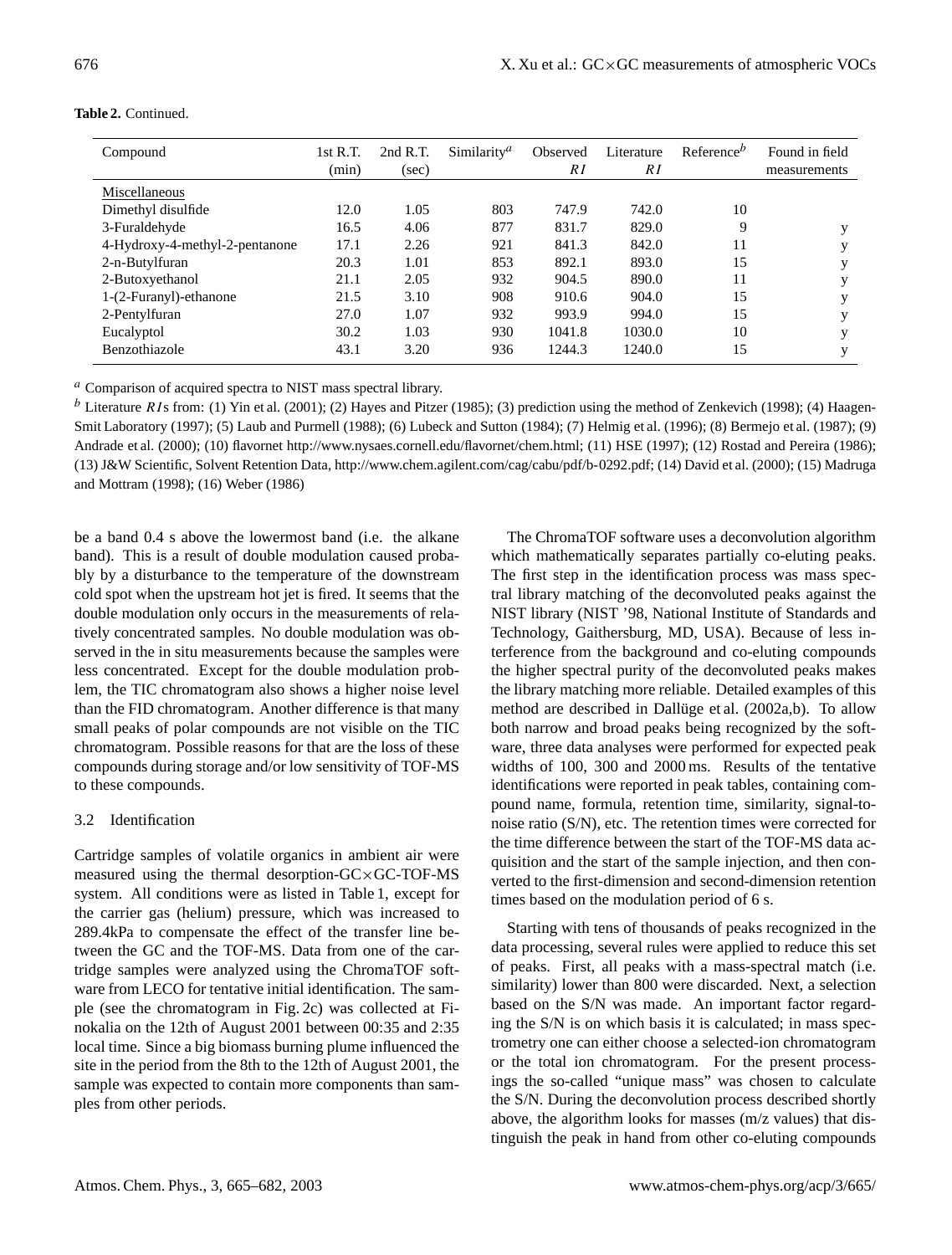or background signals, and designates this as the "unique mass". One has to realize that the S/N value based on this m/z does not say anything about the intensity in the total ion chromatogram or comparable FID chromatogram because the selected m/z has a variable relative intensity within the mass spectrum in hand. However, the advantage of the method is that many small peaks can be recognized which are coeluting with other compounds or are engulfed in the (chemical) noise of the total ion chromatogram. Arbitrarily, a minimal S/N of 100 for the unique mass was chosen to reduce the set of peaks further to about 650 peaks which were subjected to additional confirmation using retention indices.

Linear retention indices on the first column (DB-5) were calculated using

$$
RI_x = 100\left(\frac{RT_x - RT_n}{RT_{n+1} - RT_n} + n\right),\tag{1}
$$

where  $RI_x$  is the retention index of component x; n is the carbon number of the last n-alkane eluting before component  $x$ ;  $RT_x$ ,  $RT_n$ , and  $RT_{n+1}$  are the retention times of component  $x$ , the preceding n-alkane with carbon number  $n$ , and the next n-alkane with carbon number  $n + 1$ , respectively. The calculation was done for components eluting between pentane and tetradecane. Because the solutes from the first column are refocused in the  $GC \times GC$  measurement, it is possible that the first-dimension retention times, i.e. the peak apices of the solutes, are shifted back or forth, relative to the retention times from a single-column separation. However, the shift should be less than one modulation period, i.e. 6 s, corresponding to an average error of 3.2 index unit (i.u.).

To verify the tentative identifications, the measured RI values were compared with literature  $RI$  values determined on appropriately similar stationary phases. RI values of some compounds are not included in the available literature. Therefore, the model of Zenkevich (1998) was used to predict  $RIs$  from the boiling points and taxonomic parameters of the compounds. Since the contemporary level of interlaboratory reproducibility of experimental RI determination is about 10 i.u. (Zenkevich, 1998), it seems reasonable to allow a disagreement of 20 i.u. between  $RIs$  from this work and those from the literature or from the prediction. If the index disagreement exceeded 20 i.u, the compound was considered not confirmed and therefore discarded from the table. In some cases, mainly arising from the three different data processing results put together, several peaks were recognized as the same compound which all complied with the rules. In these cases, the identification with the highest S/N was chosen; if the S/N made no clear distinction, the peak with the highest spectral similarity was selected.

Table 2 lists components that have been tentatively identified by the software and confirmed by the RI comparison. The compounds are classified as acyclic alkanes, cyclic alkanes, acyclic alkenes, cyclic alkenes, aromatic hydrocarbons, oxygenated aromatics, alcohols, aldehydes, ketones, esters, nitriles, halogenated hydrocarbons, and miscellaneous. In total 235 compounds have been confirmed. More than half of the confirmed compounds are hydrocarbons, with alkanes, alkenes, and aromatic hydrocarbons contributing 31%, 10%, and 15%, respectively. Nearly one third of the compounds are oxygenated species, including alcohols, aldehydes, ketones, esters, and oxygenated aromatic compounds. Other compounds, such as nitriles, halogenated hydrocarbons, and some miscellaneous species, make only a small contribution to the total number of the confirmed compounds. Retention times in both dimensions are given.

Not all confirmed compounds in Table 2 show up on the  $GC \times GC$  chromatograms from the field measurements. The main reasons for that are: (1) the identification has been based on the GC×GC-TOF-MS measurement of a cartridge sample that is more concentrated than the on-line samples for the field measurements; (2) the sensitivity of TOF-MS is different from that of FID; (3) some compounds may have entered the sample tube during storage. Of the 235 confirmed compounds, 150 show up in the optimized separation range  $(C_7-C_{14})$  on the chromatograms from the in situ measurements, suggesting that they were present in the atmospheric boundary layer at Finokalia during the MINOS campaign. While most of the peaks are well separated, there are a few overlaps, even with  $GC \times GC$  separation. The overlaps are mainly caused by structural isomers (e.g. p-xylene / m-xylene) in a few cases, also by quite different compounds having similar retention times on both columns (e.g. 1,2,4 trimethylbenzene / octanal). Some of the overlapping peaks may be resolved in the future by using different column combinations.

Although the identification based on mass spectrometry together with  $RIs$  results in a high level of confidence of correct identification, one should realize that in some cases there is no complete certainty. If several isomers of a compound exist that elute closely together and produce mutually similar spectra, there is a chance that the compound is identified as another isomer, and that the isomer is (erroneously) confirmed because of the similar RI values of the various isomers. In the results presented in Table 2 a typical class in which this might occur are the branched alkanes.

Although the  $GC \times GC$ -TOF-MS measurement has led to the successful identification of 150 peaks (cf. above), the identification process is still being completed because about 500 peaks show up in the  $GC \times GC$ -FID chromatogram with  $S/N>10$ . Some of these unknown peaks which are in the list of unconfirmed initial identifications, obviously are the best candidates for a continued search.

The presence in the atmosphere of the organic compounds listed in Table 2 is not surprising. In fact, most of the compounds have already been detected in previous observations at urban and remote sites mainly using GC-MS (e.g. Ciccioli et al., 1992, 1993; Helmig et al., 1996). Due to direct emissions of organic species from anthropogenic and biogenic sources and photochemical production of secondary organic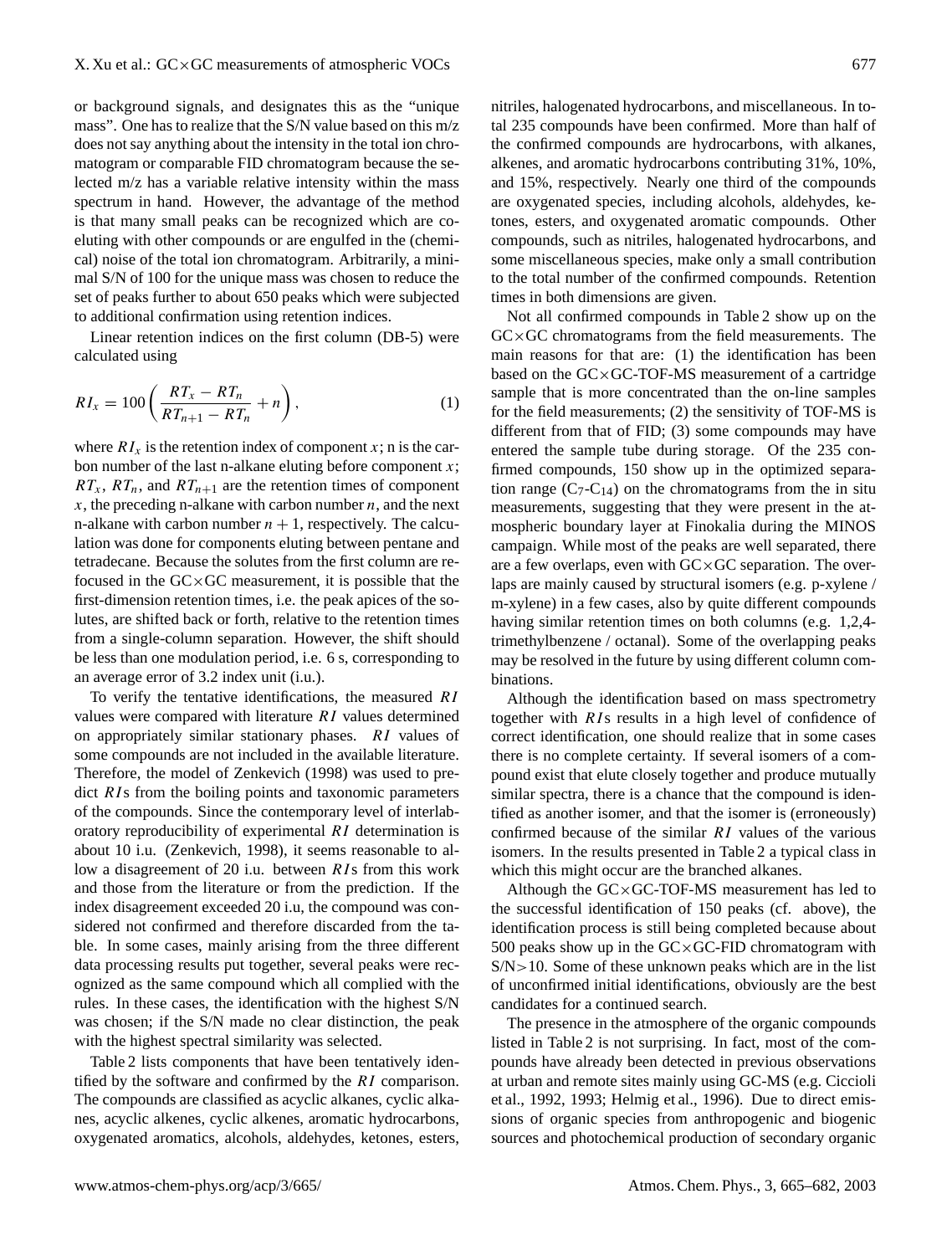species, the lower atmosphere always contains a large number of VOCs, even in Antarctic (Ciccioli et al., 1996). Given the numerousness of atmospheric VOCs, nonselective detection, such as FID, is preferred for the simultaneous quantification of the VOCs.  $G C \times G C$ -FID, which combines the high separation power of GC×GC with the universal nature and robustness of FID, is very suitable for the routine measurements of atmospheric VOCs.

## 3.3 Quantification

As in conventional GC, determination of peak sizes is necessary for quantifying the analytes of interest. Integration and chemometric analysis are the two commonly used methods to quantify the sizes of  $G C \times G C$  peaks. The chemometric method utilizes the multivariate techniques, such as the generalized rank annihilation method (GRAM) (see e.g. Fraga et al., 2000). The accuracy, precision, and lower detection limit in the quantification can be improved using the GRAM method. Another advantage of using this method is the quantification of partially overlapped peaks. In spite of these advantages, the GRAM method is not used in this work, because the requirements for its successful use were not fully met. Under the conditions used in this work, the data density for the first column is lower than 4 points per peak for most peaks. Some peaks only cover 1 or 2 separation periods. Such small peaks cannot be reliably quantified by GRAM though it was able to analyze peaks with a data density down to 3 points per peak by appropriate interpolation and retention time correction (Fraga et al., 2001). In addition, some peaks do not show near symmetrical ellipse boundaries, suggesting that the data matrix does not fit a bilinear structure, on which the GRAM analysis relies. Instead of chemometric analysis, integration and subsequent calibration have been done for some well resolved n-alkane and aromatic compounds, which are contained in the standard mixture used in this study.

The integration of  $G C \times G C$  peaks was done using integration software called Blob from the Zoex Corporation. Prior to the integration, chromatogram data (retention time and FID signal) collected by the ChemStation software are saved in files of comma separated values (CSV) format. The CSV files are then read by the Blob software. 2-D chromatograms with color-coded peaks are created automatically, based on the given numbers of the modulation periods and the data points of each period. Background signals can be subtracted from the chromatograms using the corresponding command. Peak (or blob) volumes are calculated, after the user draws polygons around the peaks of interest and types in peak names. Integration reports, containing peak names, apex positions, peak height, peak volumes, etc., can be created for samples chosen by the user. The software often finds two or more peaks within a polygon. In this case it integrates all peaks in the polygon and reports data of all peaks. Among the peaks within a polygon, there is usually a major one. The



**Fig. 3.** Calibration curve for toluene. The mass of toluene was calculated from the sampled volume of the standard mixture and the mixing ratio of toluene in the mixture. The peak volume values were obtained using the integration software.

volume of the major peak is usually more than one order of magnitude larger than those of the minor ones. Therefore, the major peaks found in different polygons are considered to be the peaks of interest. The volumes of the major peaks are used for the concentration calculations.

While the software can integrate well-resolved medium or large peaks, it is not able to integrate some small peaks. The color tables available in the software cannot make the small peaks visible on the chromatogram, even if the color scale is reduced. In addition, the software cannot automatically integrate all  $GC \times GC$  peaks that it finds on a chromatogram, but relies on polygons drawn by the user. If more than several tens of peaks need to be integrated simultaneously, drawing polygons is not only time-consuming and laborious, but it can lead to loss of overview and hence wrong positioning of polygons. These are major issues that need to be addressed in the future development of the integration software.

External calibrations were made to obtain masses of individual components in the samples. A standard gas mixture (Apel-Riemer Environmental, Denver, CO, USA) was used for the calibrations. The standard contains 74  $C_2 - C_{11}$  hydrocarbons in nitrogen, with mixing ratios ranging from 0.14 to 12.35 ppbv. Multipoint measurements of standard were made in the laboratory using the same sampling and analysis methods as in the field. Fig. 3 shows an example of calibration curves. The peak volume of toluene, as integrated using the Blob software, shows a linear dependence on the mass of toluene. The regression coefficient is close to unity, suggesting that the linearity of the relationship between the peak volume and the mass is very good. This was also found to be true for the other calibrated components ( $\mathbb{R}^2$  from 0.9832 to 0.9998). The good linear correlation between the peak volume and the mass of analytes suggests, that while providing strong separation power,  $GC \times GC$  is also a competent technique for quantitative measurements, as shown by Beens et al. (1998).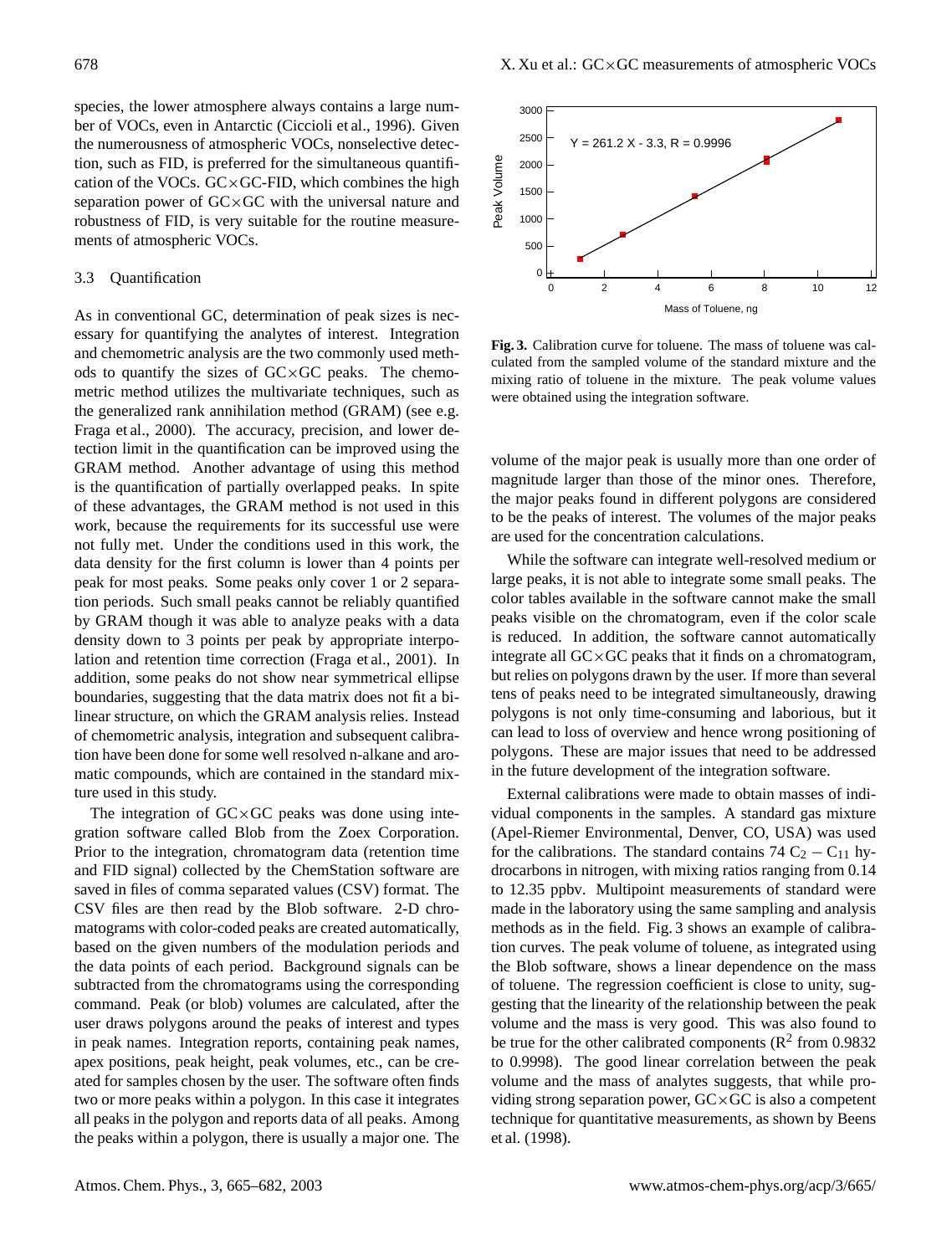During the MINOS campaign calibrations were made approximately once every five days. Only two-point calibrations were made, so as not to detract from the measurement frequency of atmospheric VOCs. The mixing ratio of any analyte in the ambient air sample  $x$  was calculated as

$$
C_x = \frac{(\gamma_x - \gamma_b)V_s}{(\gamma_s - \gamma_b)V_x}C_s,
$$
\n(2)

where  $C_x$  and  $C_s$  are the mixing ratio of the analyte in the air sample and the standard sample, respectively;  $\gamma_x$ ,  $\gamma_s$ , and  $\gamma_b$  are peak volumes of the analyte corresponding to the air sample, the standard sample, and the blank sample, respectively;  $V_x$  and  $V_s$  are the volumes of the air sample and the standard sample, respectively. Blank levels were observed approximately once every three days, by simulating the air sampling using helium, i.e. passing helium through the air sample pathway in the air server and in the thermal desorber (see Fig. 1), and analyzing VOCs focused in the cold trap.

The accuracy of the measurements depends on the systematic errors of the peak integration, the sample volumes, and the standard. The integration error depends on the peak size and its relative contribution is small for the middle and large peaks. The error in the volume determination is about 1%. The error of the standard concentrations is 2%. Therefore, the accuracy is estimated to be about 5% for the already quantified compounds. The precisions for 20 quantified hydrocarbons range from 5% to 28%, as estimated from the relative  $(1\sigma)$  standard deviations of the compounds in the field calibrations.

The detection limit of the  $GC \times GC$  method is theoretically much better than that of the 1D GC method since the modulation makes the peaks sharper and the baseline cleaner. In this study the enhancement of the peak height by the  $G C \times G C$ modulation is estimated to be 20–60 times, based on the peak width for most isolated peaks  $(0.1–0.3 \text{ s})$  and the modulation period (6s). Even if the baseline were as noisy as that of the 1D GC, the detection limit would have been improved 20– 60 fold. However, for some compounds this improvement was not practically reached during the MINOS campaign, because the blank levels and their variations were relatively high. The situation was significantly improved during the second half of the campaign after changing the cold trap and one of the filters of the thermal desorber. Therefore, the detection limit is estimated separately for the first and second half of the campaign, based on the  $(2\sigma)$  standard deviation of the blank values. The detection limit was between 0.2 and 35 pptv in the first half of the campaign and between 0.2 and 12 pptv in the second half of the campaign. The detection limit can be further improved by obtaining a cleaner sampling and injection system.

As an example of quantitative results, Table 3 lists the mixing ratios and LODs of some compounds found in an on-line measurement during the MINOS campaign. The peak positions of these compounds are marked on the chromatogram

**Table 3.** Mixing ratios and LODs (pptv) of selected compounds in an air sample measured during the MINOS campaign. The chromatogram of the sample is shown in Fig. 2a.

| Peak No. | Compound                    | Mixing ratio | $\text{LOD}^a$ |
|----------|-----------------------------|--------------|----------------|
|          | Toluene                     | 130          | 15             |
| 2        | Ethylbenzene                | 22           |                |
| 3        | $p$ -/m-Xylene (co-elution) | 33           |                |
|          | o-Xylene                    | 48           | 21             |
|          | Benzonitrile <sup>b</sup>   | 6            |                |
|          |                             |              |                |

 $a$  Estimated for the first half of the campaign

 $<sup>b</sup>$  Calibrated using toluene standards and response factors from Ka-</sup> tritzky et al. (1994).

shown in Fig. 2a. Toluene, ethylbenzene, and xylenes are important aromatic compounds. These compounds are released into the atmosphere mainly through the use of gasoline and solutions containing them. Biomass burning also emits certain amounts of these compounds. In polluted areas the mixing ratios of these compounds are usually at the ppb level, while in remote areas they decrease significantly, due to the dilution and photochemical degradation during the transport (Greenberg et al., 1996; Rappenglück et al., 1998). The mixing ratios of the aromatic hydrocarbons listed in Table 3 coincides with the remoteness of the Finokalia site. On the other hand, they also suggest that the anthropogenic impact on the air chemistry at the site may still be important, considering the high reactivity of the compounds. More detailed analysis and interpretation of the hydrocarbon data are presented in Xu et al. (2003).

One of the interesting results of this study is the complete separation of benzonitrile from the other compounds. If conventional capillary GC had been used, benzonitrile would not have been detected, because it would have been completely masked by a column bleed compound with the same first-dimension retention time as that of benzonitrile. The peak of this interfering compound, eluting just before decane in the lowest band in Fig. 2a, is usually two orders of magnitude higher than that of benzonitrile. The TOF-MS software has identified the compound as octamethylcyclotetrasiloxane, but it has not yet been confirmed. Benzonitrile is used as a solvent and chemical intermediate in the pharmaceutical, dyestuffs and rubber industries (US National Toxicology Program, http://ntp-server.niehs.nih.gov). Except for the industrial sources, biomass burning also emits benzonitrile (Lutes and Kariher, 1996; Friedli et al., 2001). Reaction with OH radical is probably the main sink for atmospheric benzonitrile. The OH lifetime of benzonitrile is about 10 days. Less is known about the atmospheric budget of this compound. Since no benzonitrile standard was available for the present work, benzonitrile peaks were indirectly calibrated using toluene standards and the FID response factors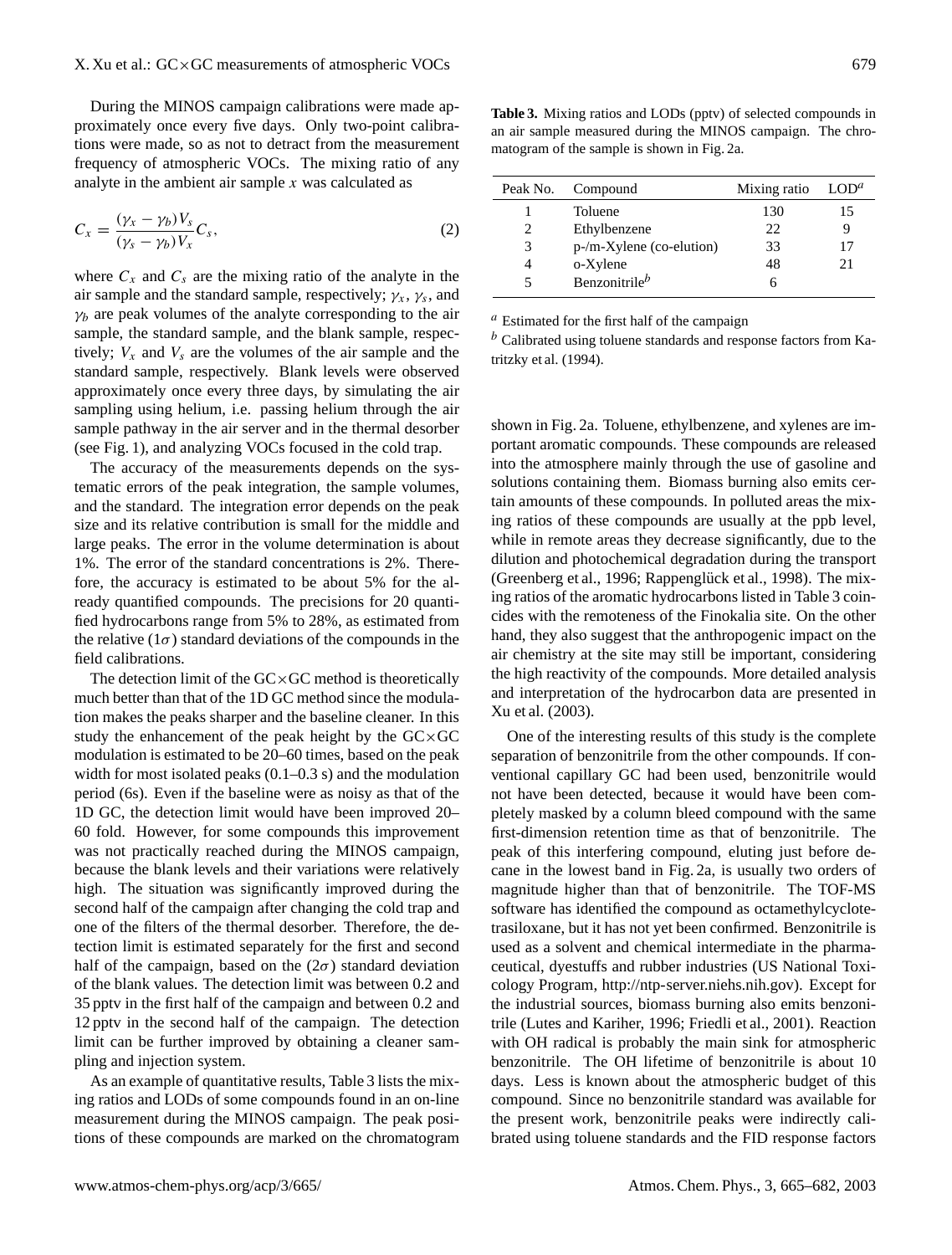for toluene (1.17) and benzonitrile (0.91) (Katritzky et al., 1994). The mixing ratio of benzonitrile was lower than 5 pptv for most of the time during the campaign, but increased significantly during the biomass burning events. A comparison of benzonitrile data with acetonitrile data from the PTR-MS measurements (Salisbury et al., 2003) shows a positive correlation (R=0.3, n=81) between benzonitrile and acetonitrile, a marker of biomass burning. More studies are necessary to estimate the source and sink strengths of benzonitrile and to know the role and usefulness of this compounds in atmospheric chemistry.

#### **4 Conclusions**

The novel  $GC \times GC$  technique provides very high peak capacity and enhanced sensitivity, hence is an ideal tool for the simultaneous measurements of atmospheric VOCs. During the MINOS campaign the technique was successfully applied to the in situ measurement of atmospheric VOCs at the Finokalia ground station.  $G C \times G C$  chromatograms from the measurements show hundreds of peaks, suggesting that even at the remote site ambient air is a very complex mixture which cannot be separated to a satisfactory degree by conventional GC. Indeed VOC concentrations determined by 1D-GC methods from highly complex samples such as biomass burning must be viewed with caution (Andreae and Merlet, 2001) because of the number of potential interferences seen here in ambient air. Multidimensional separation techniques, such as  $GC \times GC$ , appear inevitable if atmospheric VOCs should be simultaneously measured to a detailed extent.

A 3-dimensional system coupling a  $GC \times GC$  system with a TOF-MS was used for the identification of compounds in the air samples collected at Finokalia. About 650 identified two-dimensional peaks show significant  $S/N$  ratios ( $>100$ ) and high spectra similarities  $(>800)$ . So far, 235 of the identifications have been confirmed by an independent identification method, i.e. the retention index comparison. Of the 235 confirmed compounds, 150 show up in the  $C_7 - C_{14}$  range on the chromatogram from the in situ measurement. However, at least as many peaks are still unknown. To identify these unknown peaks is one of the future tasks.

Quantification of  $G C \times G C$  measurements is rather simple once the peak volumes are reliably integrated. For effective integration of hundreds of 2-D peaks the integration software has to be improved significantly. The accuracy and precision of the GC×GC-FID measurements in this work is comparable to conventional GC-FID measurements. Because of higher blank values the detection limit for some hydrocarbons did not show significant improvement over conventional GC, although the sensitivity of the  $G C \times G C$  system is about 20–60 times higher than that of conventional GC. A very clean sampling and injection system is required to really

achieve the low detection limits that the  $G C \times G C$  technique can provide.

*Acknowledgements.* We are grateful to M. de Reus for her excellent coordination of the MINOS campaign. We thank N. Mihalopoulos and his colleagues, and the local coordinator P. Petsalakis for their logistical support. Technical support from F. Helleis, M. Flanz, G. Schebeske, and D. Scharffe were important for the preparation and implementation of the measurements. We also thank the LECO corporation for providing the ChromaTOF software.

#### **References**

- Andrade, E. H. A., Maia, J. G. S., and Zoghbi, M. d. G. B.: Aroma volatile constituents of Brazilian varieties, J. Food. Comp. Anal., 13, 27–33, 2000.
- Andreae, M. O. and Crutzen, P. J.: Atmospheric aerosols: Biogeochemical sources and role in atmospheric chemistry, Science, 276, 1052–1058, 1997.
- Andreae, M. O. and Merlet, P.: Emission of trace gases and aerosols from biomass burning, Global Biogeochem. Cycles, 15, 955– 966, 2001.
- Beens, J., Boelens, H., Tijssen, R., and Blomberg, J.: Quantitative aspects of comprehensive two-dimensional gas chromatography (GC×GC), J. High Resol. Chromatogr., 21, 47–54, 1998.
- Beens, J., Blomberg, J., and Schoenmakers, P. J.: Proper tuning of comprehensive two-dimensional gas chromatography  $(GC \times GC)$ to optimise the separation of complex oil fractions, J. High Resol. Chromatogr., 23, 182–188, 2000.
- Beens, J., Adahchour, M., Vreuls, J. J., van Altena, K., and Brinkman, U. A. Th.: A simple, non-moving modulation interface for comprehensive two-dimensional gas chromatography (GC×GC), J. High Resol. Chromatogr., 919, 127–132, 2001a.
- Beens, J., Dallüge, J., Adahchour, M., Vreuls, J.J., and Brinkman, U. A. Th.: Moving cryogenic modulator for the comprehensive two-dimensional gas chromatography  $(GC \times GC)$  of surface water contaminants, J. Microcol. Sep., 13, 134–140, 2001b.
- Bermejo, J., Blanco, C. G., Diez, M. A., and Guillén, M. D.: Kováts retention indices of selected mono and polycyclic olefins, J. High Resol. Chromatogr., 10, 461–463, 1987.
- Bertsch, W.: Two-dimensional gas chromatography. Concepts, instrumentation, and applications – Part 1: Fundamentals, conventional two-dimension gas chromatography, selected applications, J. High Resol. Chromatogr., 22, 647–665, 1999.
- Bertsch, W.: Two-dimensional gas chromatography. Concepts, instrumentation, and applications – Part 2: Comprehensive twodimensional gas chromatography, J. High Resol. Chromatogr., 23, 167–181, 2000.
- Bruckner, C. A., Prazen, B. J., and Synovec, R. E.: Comprehensive two-dimensional high-speed gas chromatography with chemometric analysis, Anal. Chem., 70, 2796–2804, 1998.
- Ciccioli, P., Cecinato, A., Brancaleoni, E., Frattoni, M., and Liberti, A.: Use of carbon adsorption traps combined with high resolution gas chromatography-mass spectrometry for the analysis of polar and non-polar  $C_4$ - $C_{14}$  hydrocarbons involved in photochemical smog formation, J. High Res. Chromatogr., 15, 75-84, 1992.
- Ciccioli, P., Brancaleoni, E., Cecinato, A., and Sparapani, R.: Identification and determination of biogenic and anthropogenic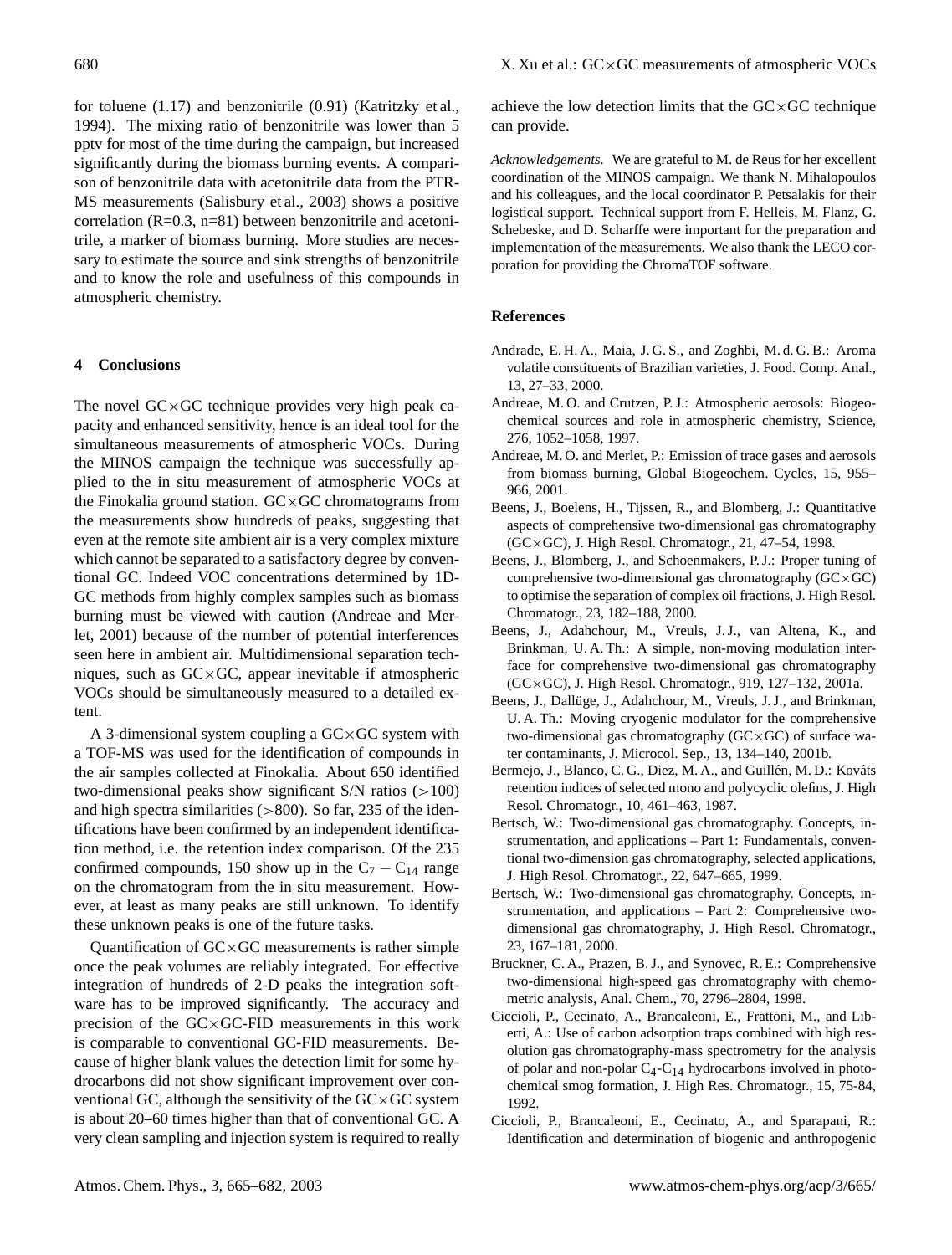volatile organic compounds in forest areas of Northern and Southern Europe and a remote site of the Himalaya region by high-resolution gas chromatography-mass spectrometry, J. Chromatogr., 643, 55-69, 1993.

- Ciccioli, P., Cecinato, A., Brancaleoni, E., Frattoni, M., Bruner, F., and Maione, M.: Occurrence of oxygenated volatile organic compounds (VOC) in Antarctica, Int. J. Environ. Anal. Chem., 55, 245-253, 1996.
- Dallüge, J., van Rijn, M., Beens, J., Vreuls, R. J. J., and Brinkman, U. A. Th.: Comprehensive two-dimensional gas chromatography with time-of-flight mass spectrometric detection applied to the dermination of pesticides in food extracts, J. Chromatogr. A, 965, 207–217, 2002a.
- Dallüge, J., van Stee, L. L. P., Xu, X., Williams, J., Beens, J., Vreuls, R. J. J., and Brinkman, U. A. Th.: Unravelling the composition of very complex samples by comprehensive gas chromatography coupled to time-of-flight mass spectrometry: Cigarette smoke, J. Chromatogr. A, 974, 169–184, 2002b.
- David, F., Scanlan, F., and Sandra, P.: Retention time locking in flavor analysis, presented at the 23rd International Symposium on Capillary Chromatography, 5–10 June, 2000, Riva del Garda, Italy, 2000.
- de Geus, H.-J., de Boer, J., and Brinkman, U. A. Th.: Development of a thermal desorption modulator for gas chromatography, J. Chromatogr. A, 767, 137–152, 1997.
- Fehsenfeld, F., Calvert, J., Fall, R., Goldan, P., Guenther, A. B., Hewitt, C. N., Lamb, B., Liu, S., Trainer, M., Westberg, H., and Zimmerman, P.: Emissions of volatile organic compounds from vegetation and implications for atmospheric chemistry, Global Biogeochem., 6(4), 389–430, 1992.
- Fraga, C. G., Prazen, B. J., and Synovec, R. E.: Enhancing the limit of detection for comprehensive two-dimensional gas chromatography  $(GC \times GC)$  using bilinear chemometric analysis, J. High Resol. Chromatogr., 23, 215–224, 2000.
- Fraga, C. G., Prazen, B. J., and Synovec, R. E.: Objective data alignment and chemometric analysis of comprehensive twodimensional separation with run-to-run peak shifting on both dimensions, Anal. Chem., 73, 5833–5840, 2001.
- Friedli, H. R., Atlas, E., Stroud, V. R., Giovanni, L., Campos, T., and Radke, L. F.: Volatile organic trace gases emitted from North American wildfires, Global Biogeochem. Cycles, 15, 435–452, 2001.
- Greenberg, J. P., Helmig, D., and Zimmerman, P. R.: Seasonal measurements of nonmethane hydrocarbons and carbon monoxide at the Mauna Loa Observatory during the Mauna Loa Observatory Photochemistry Experiment 2, J. Geophys. Res., 101, 14 581– 14 598, 1996.
- Haagen-Smit Laboratory: Procedure for the detailed hydrocarbon analysis of gasolines by single column high efficiency (capillary) column gas chromatography, Tech. Rep. SOP NO. MLD 118, Revision NO. I.I, Air Resource Board, California Environmental Protection Agency, 1997.
- Hayes, P.C. and Pitzer, E.W.: Disengaging solutes in shale- and petroleum-derived jet fuels by altering GC programmed temperature rates, J. High Resol. Chromatogr., 8, 230–242, 1985.
- Helmig, D., Pollock, W., Greenberg, J., and Zimmerman, P.: Gas chromatography mass spectrometry analysis of volatile organic trace gases at Mauna Loa Observatory, Hawaii, J. Geophys. Res., 101, 14 697–14 710, 1996.
- HSE, Laboratory method using diffusive samplers, solvent desorption and gas chromatography, in Volatile organic compounds in air, 88, HSE Books, Suffolk, UK, 1997.
- IPCC, Climate Change 2001: The Scientific Basis, Cambridge University Press, Cambridge, 2001.
- Johnson, K. J., Prazen, B. J., Olund, R. K., and Synovec, R. E.: GC×GC temperature programming requirements to produce bilinear data for chemometric analysis, J. Sep. Sci., 25, 297–303, 2002.
- Katritzky, A. R., Ignatchenko, E. S., Barcock, R. A., Lobanov, V. S., and Karelson, M.: Prediction of gas chromatographic retention times and response factors using a general quantitative structureproperty relationship treatment, Anal. Chem., 66, 1799–1807, 1994.
- Kinghorn, R. M. and Marriott, P. J.: Enhancement of signal-to-noise ratios in capillary gas chromatography by using a longitudinally modulated cryogenic system, J. High Resol. Chromatogr., 21, 32–38, 1998a.
- Kinghorn, R.M. and Marriott, P.J.: Comprehensive twodimensional gas chromatography using a modulating cryogenic trap, J. High Resol. Chromatogr., 21, 620–622, 1998b.
- Kinghorn, R. M., Marriott, P. J., and Dawes, P. A.: Design and implementation of comprehensive gas chromatography with cryogenic modulation, J. High Resol. Chromatogr., 23, 245–252, 2000.
- Krivácsy, Z., Gelencser, A., Mészáros, G. E., Molnár, A., Hoffer, A., Mészáros, T., Sárvári, Z., Temesi, D., Varga, B., Baltensperger, U., Nyeki, S., and Weingartner, E.: Study on the chemical character of water soluble organic compounds in fine atmospheric aerosol at the Jungfraujoch, J. Atmos. Chem., 39, 235–259, 2001.
- Laub, R. J. and Purmell, J. H.: Specific retention volumes, retention indices, and family-plot regressions of aliphatic, alicyclic, and aromatic hydrocarbon solutes with OV-101 poly (dimethylsiloxane) stationary phase, J. High Resol. Chromatogr., 11, 649–660, 1988.
- Ledford, Jr. E. B.: Recent advances in GC×GC, presented at the 23rd International Symposium on Capillary Chromatography, 5– 10 June, 2000, Riva del Garda, Italy, 2000.
- Ledford, Jr. E. B. and Billesbach, C.: Jet-cooled thermal modulator for comprehensive multidimensional gas chromatography, J. High Resol. Chromatogr., 23, 202–204, 2000.
- Lelieveld, J., Berresheim, H., Borrmann, S., Crutzen, P. J., Dentener, F.J., Fischer, H., Feichter, J., Flatau, P., Heland, J., Holzinger, R., Kormann, R., Lawrence, M. B., Levin, Z., Markowicz, K., Mihalopoulos, N., Minikin, A., Ramanthan, V., de Reus, M., Roelofs, G. J., Scheeren, H. A., Sciare, J., Schlager, H., Schulz, M., Siegmund, P., Steil, B., Stephanou, E. G., Stier, P., Traub, M., Warneke, C., Williams, J., and Ziereis, H.: Global air pollution crossroads over the Mediterranean, Science, 298, 794–799, 2002.
- Lewis, A. C., Carslaw, N., Marriott, P. J., Kinghorn, R. M., Morrison, P., Lee, A. L., Bartle, K. D., and Pilling, M. J.: A larger pool of ozone-forming carbon compounds in urban atmospheres, Nature, 405, 778–781, 2000.
- Limbeck, A. and Puxbaum, H.: Organic acids in continental background aerosols, Atmos. Environ., 33, 1847–1852, 1999.
- Liu, Z. and Phillips, J. B.: Comprehensive two-dimensional gas chromatography using an on-column thermal desorption modu-